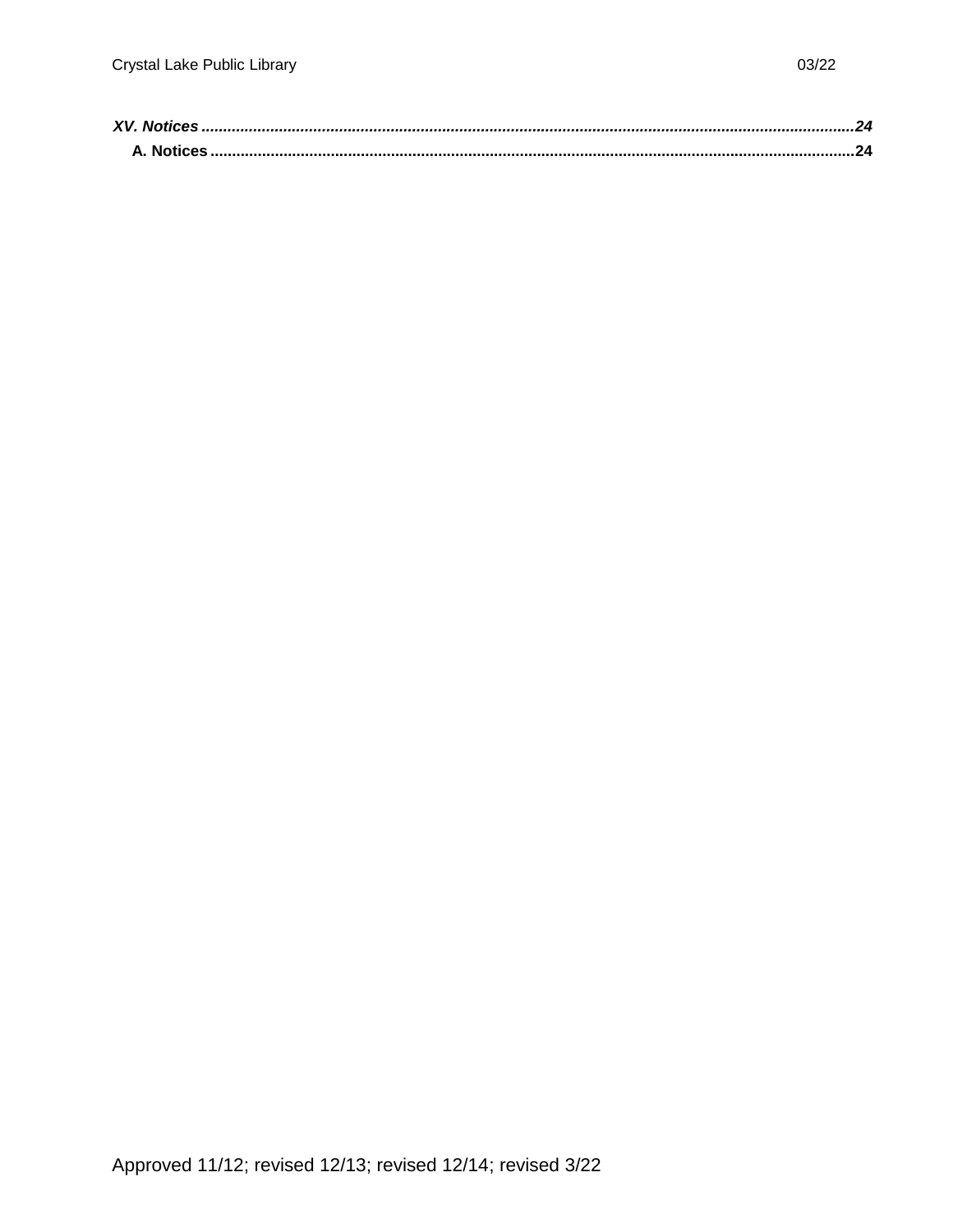## **CRYSTAL LAKE PUBLIC LIBRARY CIRCULATION POLICY**

# <span id="page-2-0"></span>**I. General information**

The Board of Library Trustees of the City of Crystal Lake (Board) adheres to both the Library Bill of Rights and the Freedom to Read Statement, as adopted by the American Library Association.

In accordance with Illinois law, the Crystal Lake Public Library (CLPL) issues several types of library cards. Usage of the cards is governed by CLPL's Circulation Policy and conforms with rules and regulations of the Illinois State Library, and the Reaching Across Illinois Library System (RAILS) and Cooperative Computer Services (CCS).

Generally, CLPL issues 2 types of cards – resident and nonresident. These cards are issued for the use of the individual or business whose name appears on the card.

## <span id="page-2-1"></span>**II. Registration requirements and Cardholder responsibility**

- **A.** The cardholder agrees to comply with all rules and regulations of CLPL, to pay promptly all charges levied by the Library and to notify the Library of any change of address or loss of card. CLPL is not responsible for damage to equipment. All CLPL materials are used at the patron's own risk.
- **B.** To obtain a Library card, pieces of appropriate identification, which establishes identity and residency, must be presented at the time of registration. Acceptable forms of ID include:
	- Valid State identification card
	- Mail postmarked within 30 days
	- Voter registration card
	- Current Utility bill
	- Imprinted checks
	- Passport
- **C.** At registration, applicants must fill out a Borrower Registration form providing the following information:
	- Name
	- Address
	- Birthdate
	- E-mail address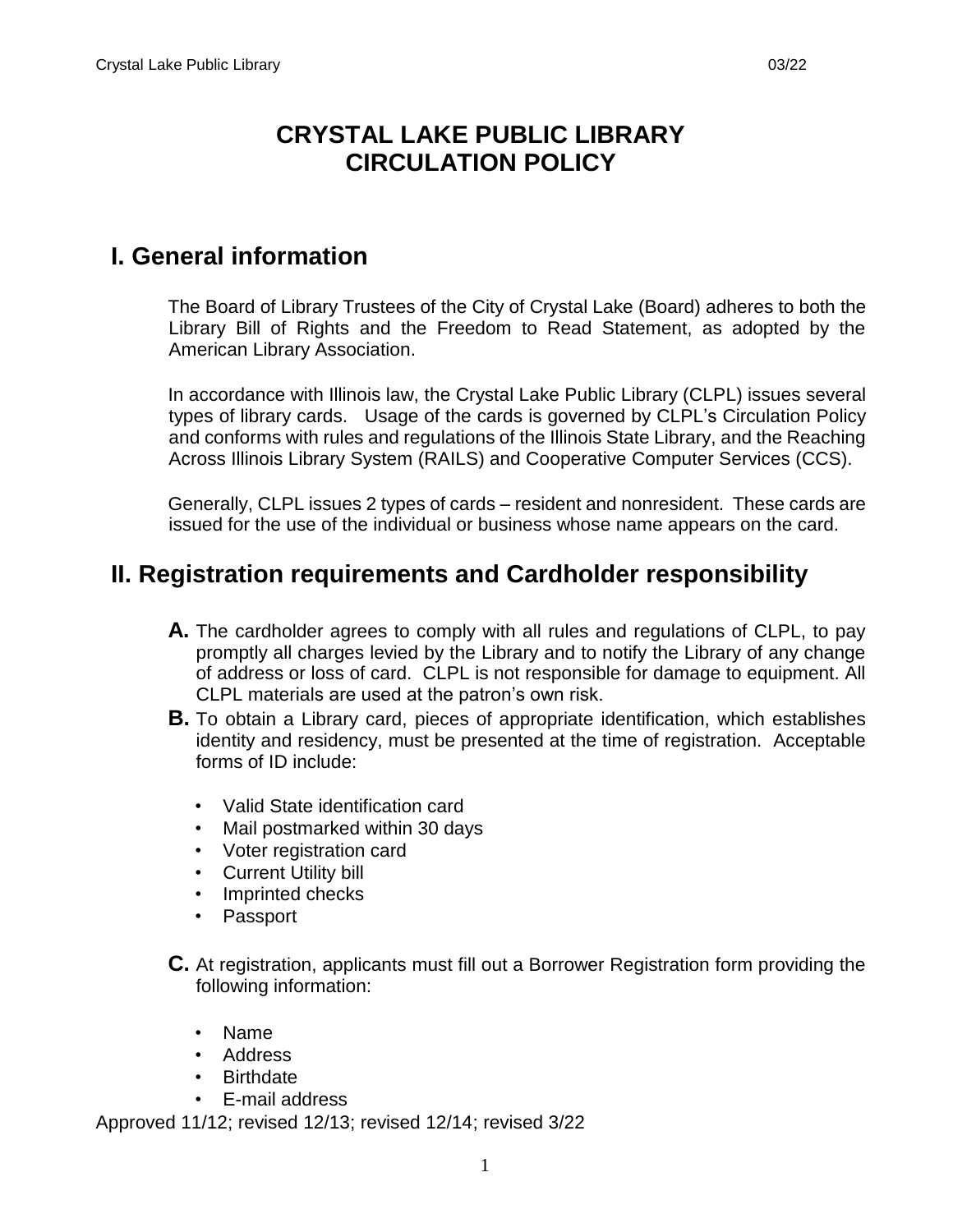- Telephone number
- Signature of applicant, parent, or legal guardian

Children 17 years of age and under must be accompanied by a parent or legal guardian who will sign the application form, in the presence of a CLPL Circulation staff member, indicating responsibility for any loss, damage and/or fees.

## <span id="page-3-0"></span>**III. Card renewal**

Library cards are normally valid for three (3) years for residents and one (1) year for nonresidents, from the date of issue. Non-residents may pay in full or in two installments. Temporary resident cards are valid for a 6 month period from date of issue*.* In accordance with Illinois law, Nonresident Taxpayer cards expire on June 30 of each year. To renew a library card, appropriate identification as described under 'Registration Requirements' and/or the individual card-type is necessary. Cards must be in good standing to qualify for renewal. Patron records are purged on a regular basis based on CCS procedures.

# <span id="page-3-2"></span><span id="page-3-1"></span>**IV. Library Cards**

#### **A. Resident**

- 1. Individual
- 2. Business
- 3. Outreach
- 4. School
- 5. Staff/Board/Volunteer
- 6. Temporary
	- a. Individual
	- b. Shelter

#### <span id="page-3-3"></span>**B. Nonresident**

- 1. Individual
	- a. Assisted Family Fee
	- b. Veterans Disability Exemption
	- c. Cards for Kids
- 2. Computer use
- 3. Courtesy
- 4. Nonresident Taxpayer
- 5. Reciprocal Borrower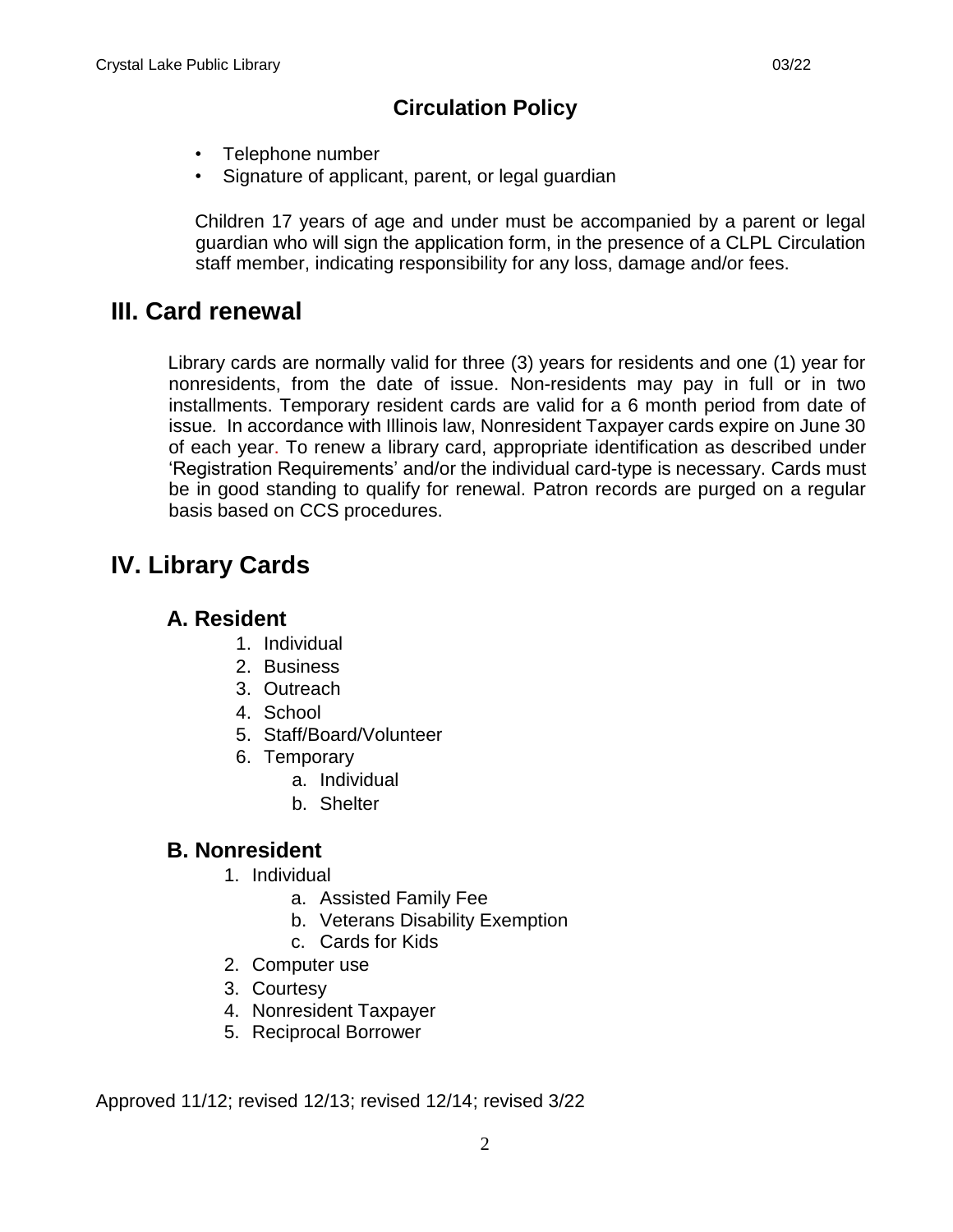## <span id="page-4-1"></span><span id="page-4-0"></span>**V. Resident cards**

#### **A. Individual**

1. Eligibility

Individuals who reside within the City limits of Crystal Lake on a permanent basis may obtain and renew a Resident individual card.

Children ages 17 and under who reside outside the City of Crystal Lake may obtain a Resident individual card when one parent resides within city limits.

2. Term

A Resident individual card is valid for three years from date of issue provided the cardholder continues to reside within the City limits of Crystal Lake.

3. Services

A Resident individual card in good standing provides the cardholder with the full range of services and materials available through CLPL.

4. Limitations

None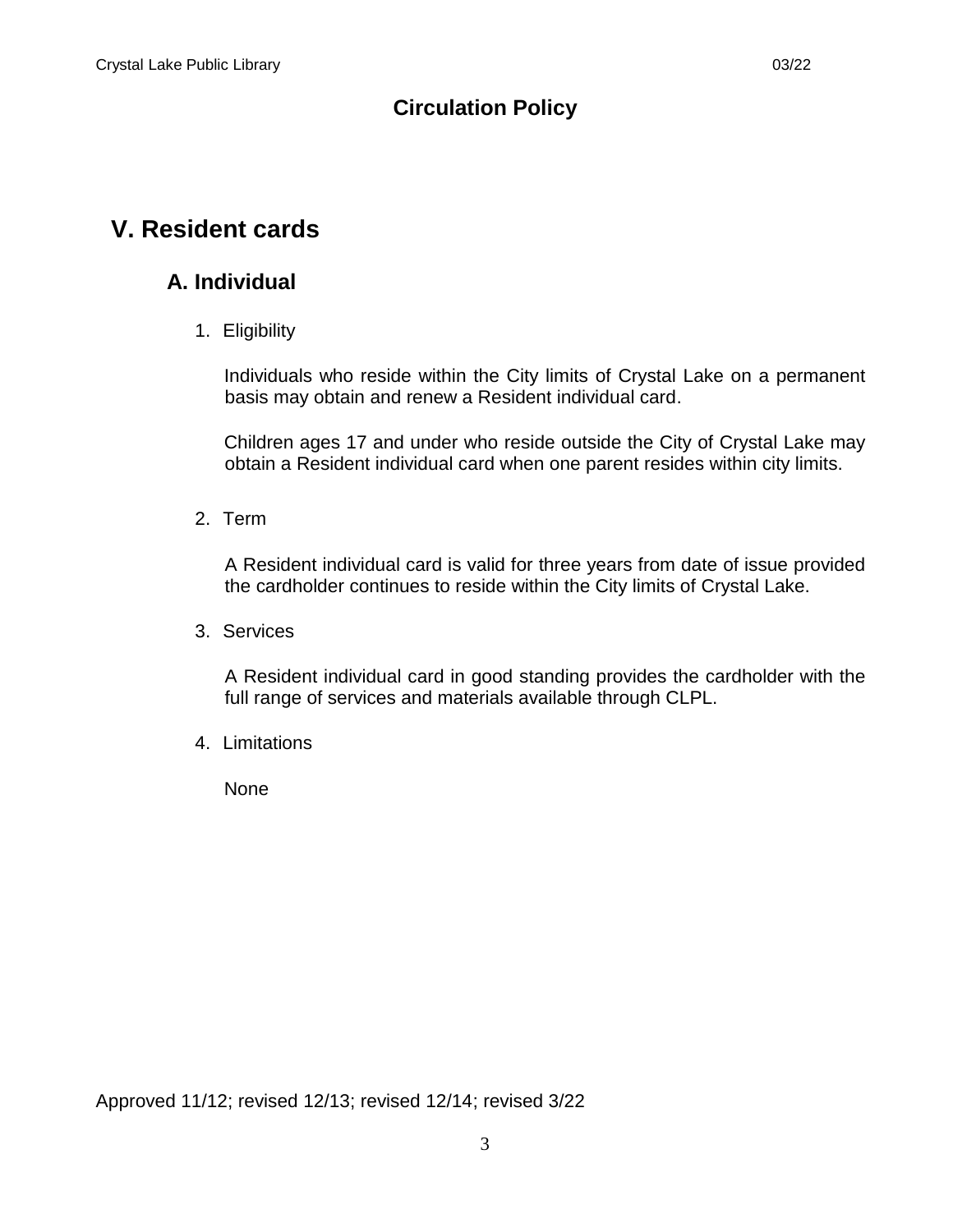#### <span id="page-5-0"></span>**B. Business**

1. Eligibility

A business, church, or not-for-profit organization located within the City limits of Crystal Lake may obtain and renew a Business card. Application must be made to the Head of Circulation Services on business letterhead and must be signed by an owner or manager of the business. Annual re-application is required.

2. Term

A Business card is valid for one year from date of issue.

3. Services

 A Business card in good standing provides the cardholder with the full range of services and materials available at CLPL.

4. Limitations

Reciprocal borrowing is not a privilege of the Business card.

The business is responsible for authorizing card use. Responsibility for all fees, and materials checked out to the Business card shall rest with the business, regardless of which person actually borrowed Library materials.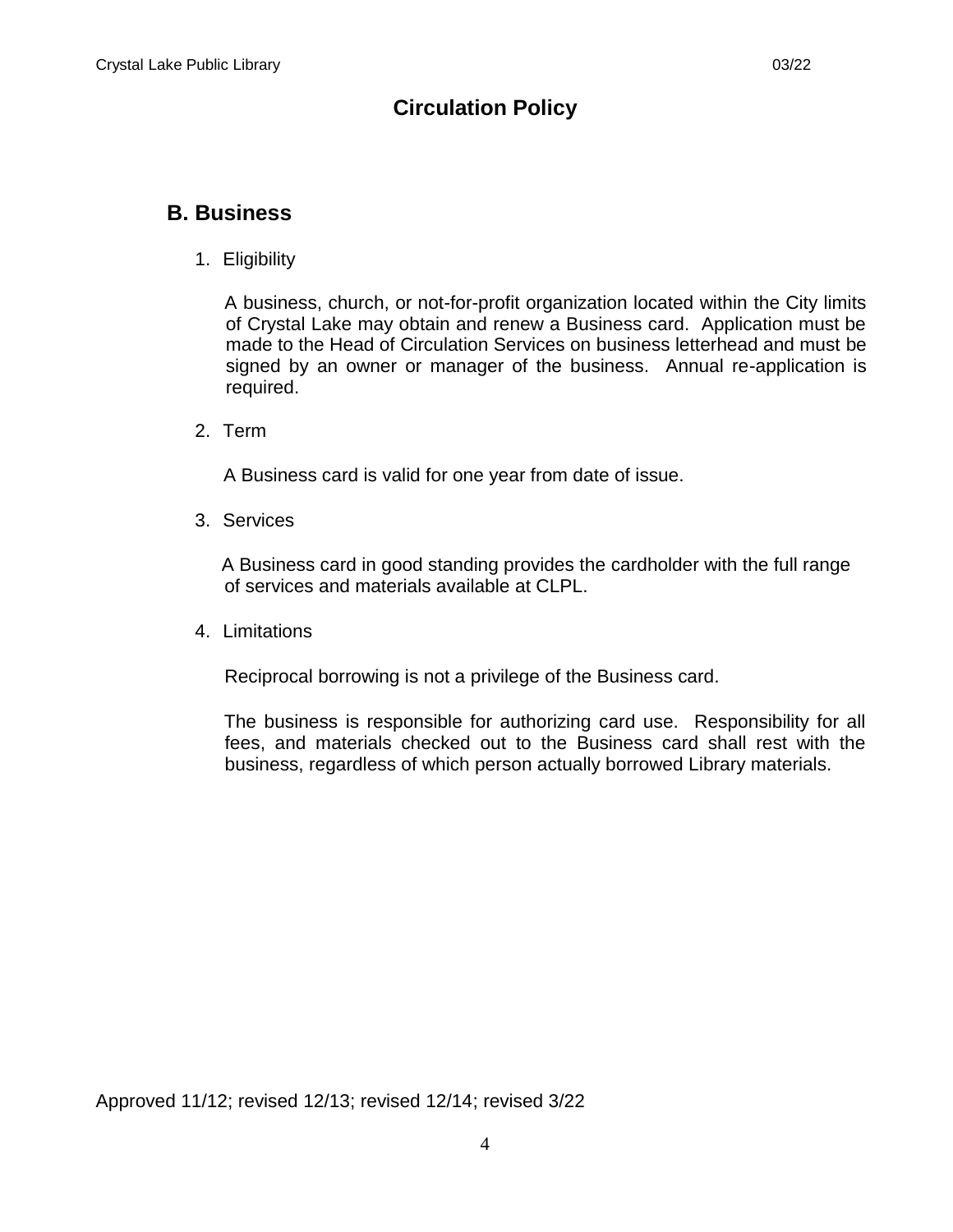## <span id="page-6-0"></span>**C. Outreach**

1. Eligibility

Individuals who reside within the City limits of Crystal Lake on a permanent basis and who cannot consistently access the Library due to disabilities, temporary or permanent, may obtain and renew an Outreach card by applying to CLPL Outreach Services. Outreach Services staff will conduct an in-person or telephone interview to determine eligibility.

2. Term

An Outreach card is valid for three years from date of issue provided the cardholder continues to qualify for Outreach status.

3. Services

An Outreach card in good standing provides the cardholder with the full range of Outreach and other services and materials available through CLPL.

4. Limitations

Quantities and types of materials loaned to Outreach cardholders may be limited.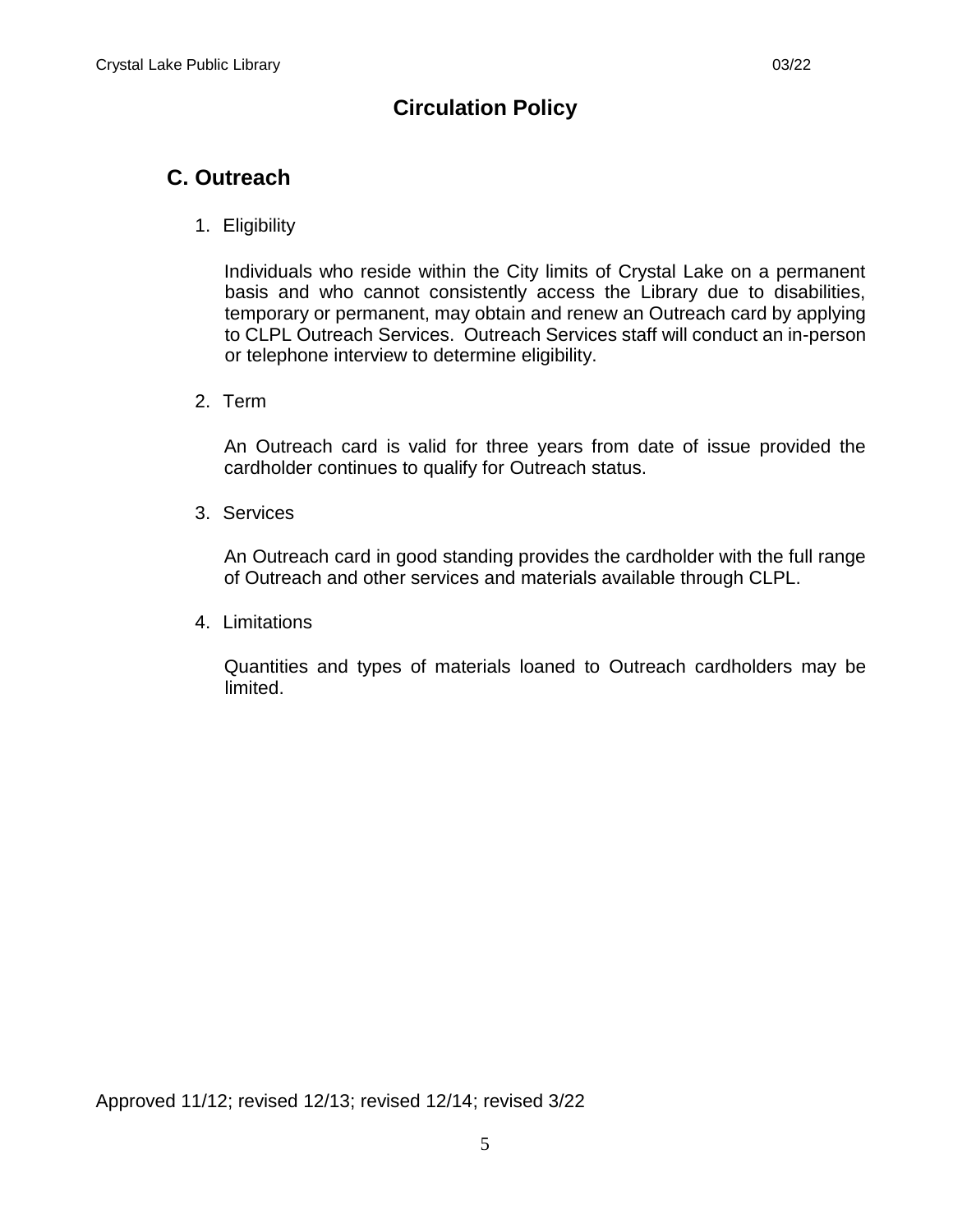## <span id="page-7-0"></span>**D. School**

1. Eligibility

A school located within the City limits of Crystal Lake may obtain and renew a School library card. Application must be made to the Head of Circulation Services on school letterhead signed by the principal. Annual re-application is required.

2. Term

A School card is valid through September 30 each year.

3. Services

A School card in good standing provides the cardholder with the full range of services and materials available at CLPL.

4. Limitations

Reciprocal borrowing is not a privilege of a School card.

The school principal is responsible for authorizing card use.

Responsibility for all fees and materials charged to the School card shall rest with the school regardless of which person actually borrowed Library materials.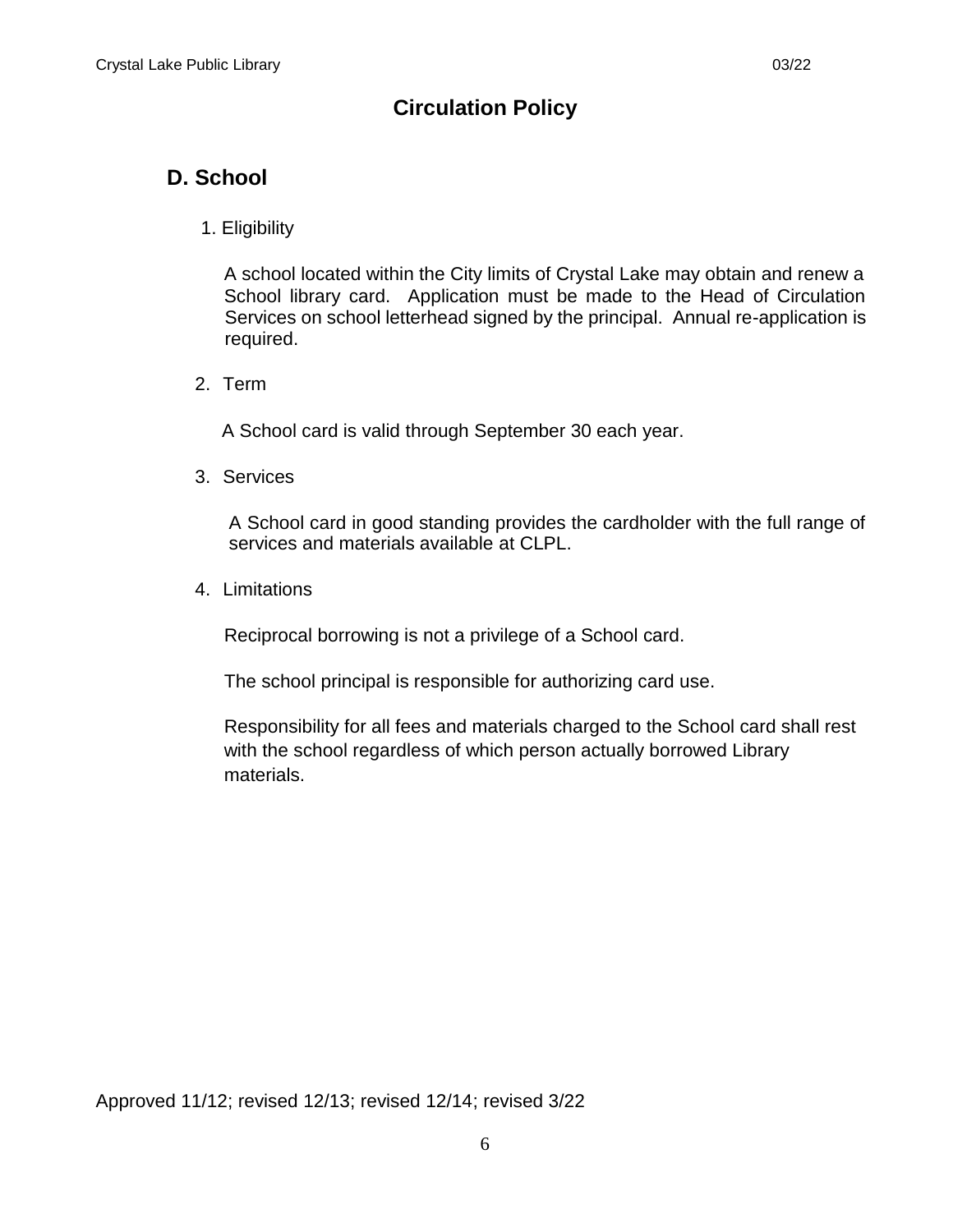#### <span id="page-8-0"></span>**E. Temporary resident**

- 1. Eligibility
	- A. Individual

Individuals who reside within the City limits of Crystal Lake on a temporary basis may obtain and renew a Temporary resident card upon presentation of appropriate current household identification, which establishes residency plus copies of their lease or rent receipts for the previous six month period. Individuals must also supply a telephone number at or through which s/he can be reached by Library staff. Re-application is required every six months.

B. Shelter

Individuals who reside on a temporary basis at CLPL approved shelters within the City limits of Crystal Lake may obtain and renew a Temporary resident card. Cards are issued to shelter residents upon presentation of a letter of residency from the shelter on business letterhead and signed by an authorized staff member. Individuals must supply a telephone number at or through which s/he can be reached by Library staff. Reapplication is required every six months.

2. Term

The Temporary Resident card is issued for a six-month period. Individuals must show current identification and the most recent lease or rent receipt or an updated authorization letter from the shelter to qualify for a six month card renewal.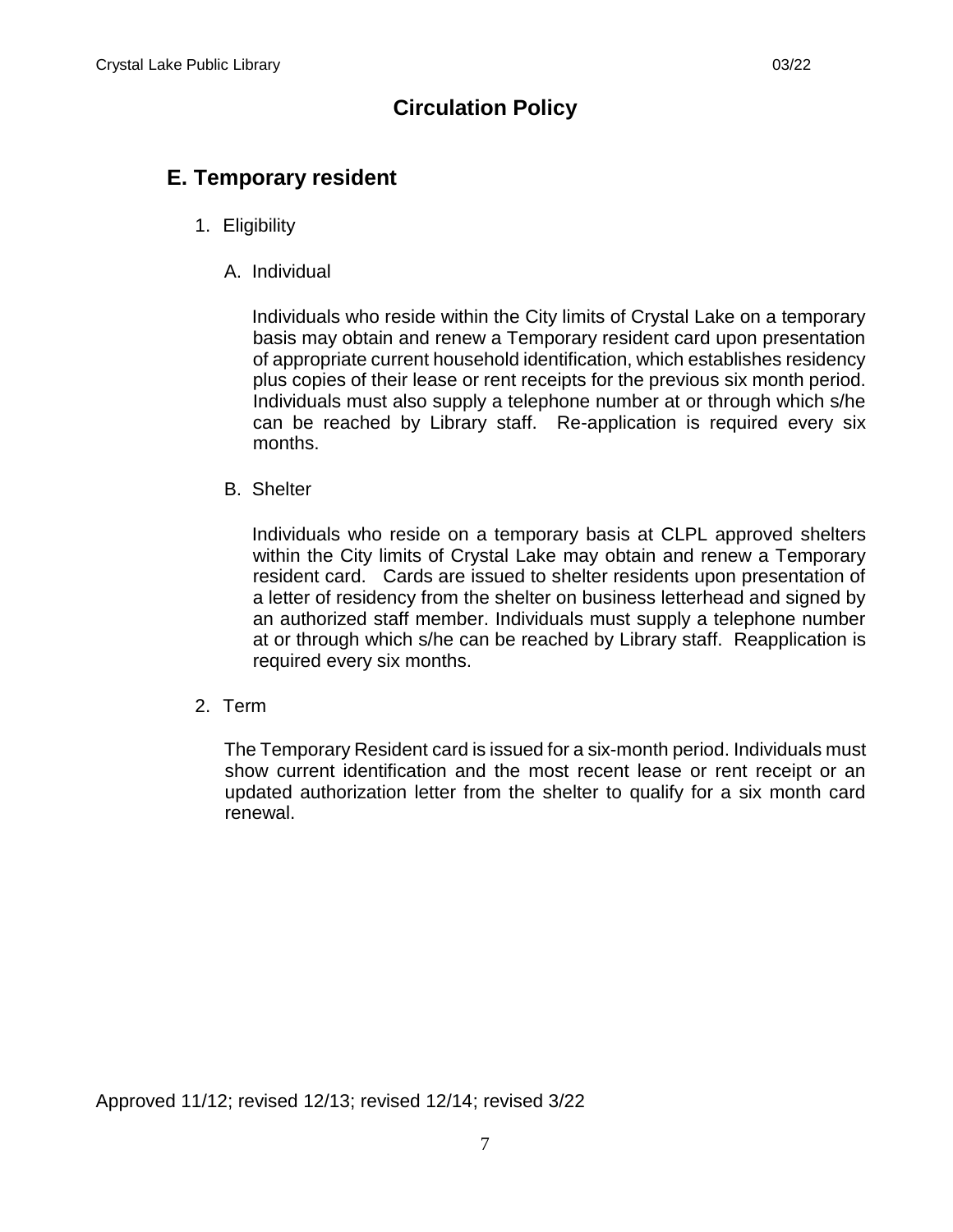3. Services

Temporary Resident card in good standing provides the cardholder access to services and materials available at CLPL.

4. Limitations

Reciprocal borrowing is not a privilege of the Temporary Resident card.

Temporary Resident cardholders – may check out a maximum of 12 items. The quantities and types of materials loaned to a Temporary Resident cardholder may be limited.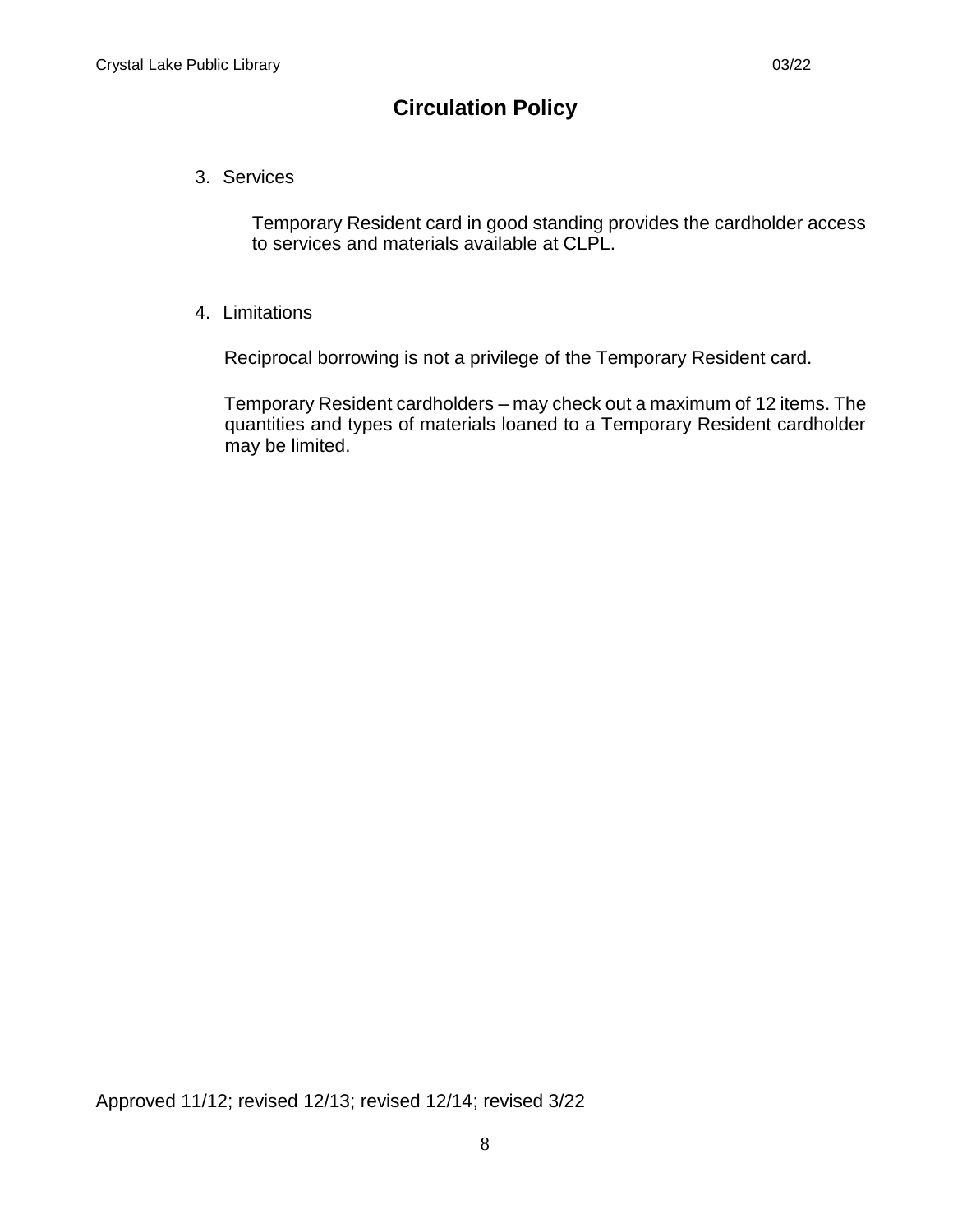## <span id="page-10-1"></span><span id="page-10-0"></span>**VI. Nonresident cards**

#### **A. Individual**

1. Eligibility

Individuals who reside outside the City limits of Crystal Lake may obtain and renew a nonresident card by paying a fee comparable to what the Library tax would be for that year if the residential property were inside City limits. Upon payment of the fee and presentation of appropriate current household identification which establishes residency, nonresident cards may be issued to all permanent residents of that household. CLPL's nonresident service area consists of those areas outside City limits but within School District 155 boundaries, except for those located east of Rt 31 and south of Rt 176, which shall be served by the Cary Area Library District.

If an applicant residing outside these established boundaries can show commonality of community interest, they may request permission from the Library Director to register at CLPL rather than their 'home' library. *'Commonality of community interests'* is defined in the IL State Administrative Code as activities involving, but not limited to, education, retail, commercial, cultural, civic, health facilities, financial institutions and recreation.

Children ages 17 and under who reside outside the City of Crystal Lake may obtain a nonresident card when one parent, who resides outside City limits, pays a nonresident fee.

2. Term

A nonresident card is valid for one year and may be paid in full or in two installments.

3. Services

A nonresident card in good standing provides the cardholder with the full range of services and materials available through CLPL.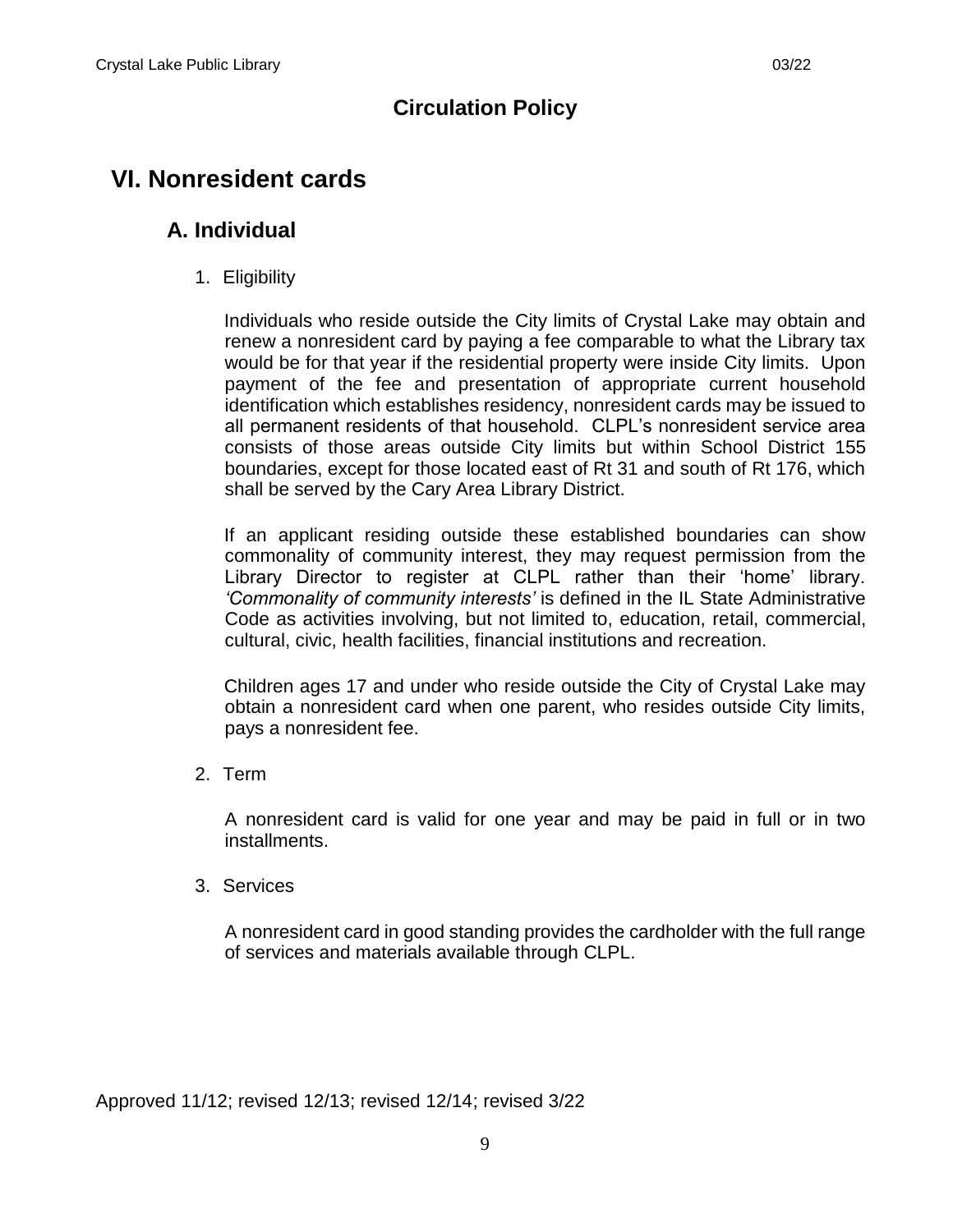4. Limitations

None

- 5. Fee
	- a. Calculation of fee

The Board will annually review and establish the nonresident fee. Nonresident fees are calculated by multiplying the Net Taxable Value shown on the applicant's most recent residential tax bill by the library tax rate, as shown on the most recent City residential tax bill, rounded up to the nearest 4 digits (.0000). Calculation of the fee for renters and new development is based on guidelines obtained from the RAILS and the State of Illinois.

b. Payment options

Nonresidents may pay in full or in two installments. Nonresidents who pay rent must present a copy of their lease or rent receipt in order to determine their fee for new or renewed cards.

c. Refunds

Pro-rated refunds will be issued only when the cardholder moves into the City limits of Crystal Lake or outside the CLPL service area. Requests for refunds must be submitted in writing to the Head of Circulation Services, together with satisfactory evidence of new residence address.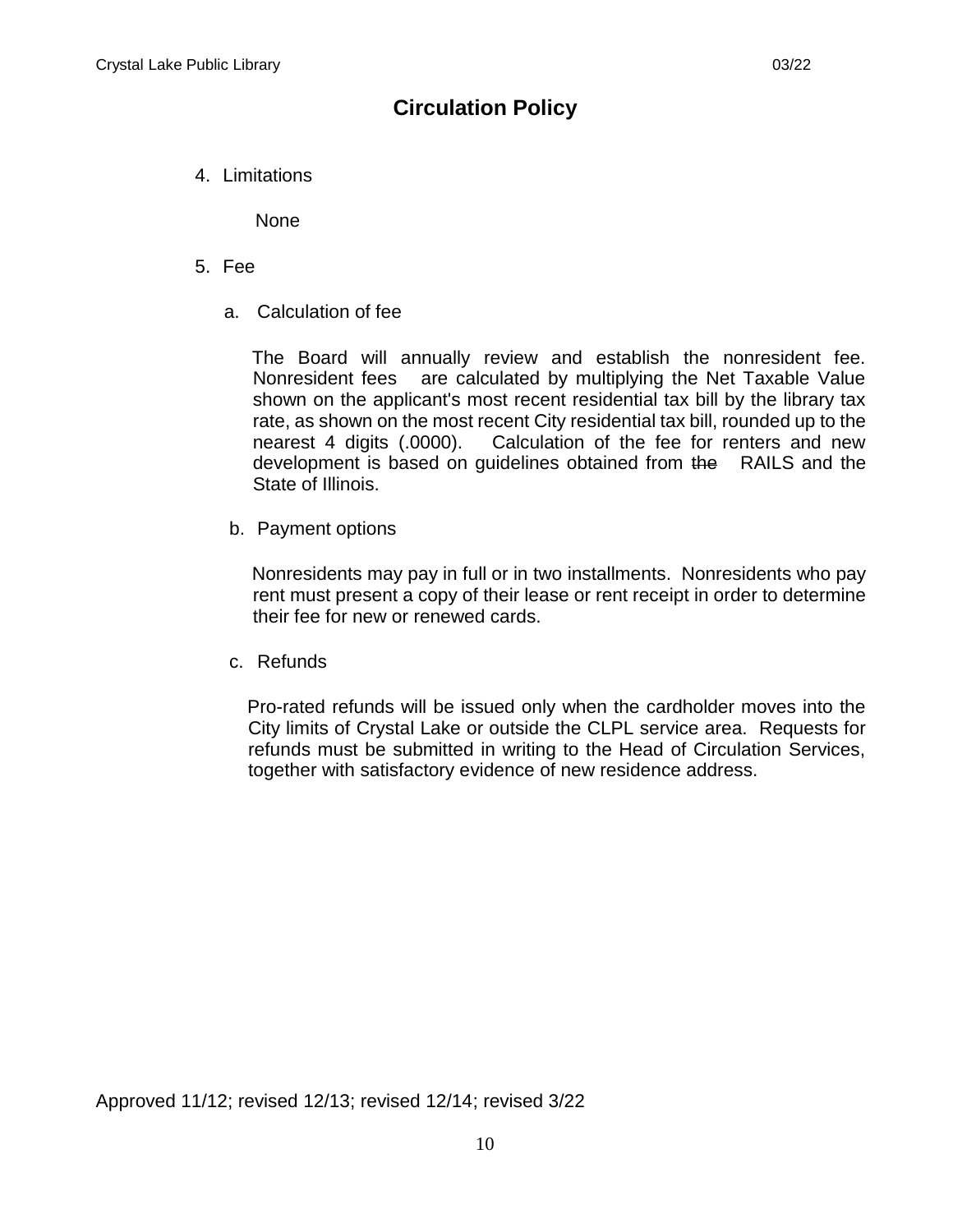d. Assisted Family Fee program

Nonresidents needing assistance to pay the annual fee can apply for an Assisted Family Fee card. Applicants must show proof of residency as well as financial need. Applicants must submit an application form as well as current state & federal tax documents, evidence of (un)employment, welfare, school meal assistance or other supplemental funds and programs, if applicable. Applicants may qualify for a 50% or 100% reduction of the annual nonresident fee. Reapplication is required annually. Funds for the Assisted Family Fee card are obtained through donations and no tax dollars are expended. The Assisted Family Fee card program is subject to availability of funds.

- e. Veterans Disability Exemption as stated in Section 3050.60 of the Illinois State Administrative Code:
	- *1. The non-resident fee shall not apply to veterans with a serviceconnected disability of at least 70% who are exempt from paying property taxes on their primary residence.*
	- *2. The non-resident fee shall not apply to the unmarried surviving spouse of a veteran who qualified for this exemption prior to death.*
	- *3. The non-resident fee shall not apply to an unmarried surviving spouse of a service member killed in the line of duty.*
	- *4. Qualifying veterans or surviving spouses must present documentation from the county where they reside that indicates their residence is exempt from paying property taxes.*
	- *5. The non-resident fee shall not apply to veterans with a serviceconnected disability of at least 70% who do not own their principal residence and who reside outside of a public library service area. The veteran shall present documentation of at least 70% disability from the U.S. Department of Veteran Affairs when applying for their non-resident card.*

*(Source: Amended at 45 Ill. Reg. 9538, effective July 19, 2021)*

Section 3050.75 Cards for Kids

- f. Cards for Kids as stated in Section 3050.75 of the Illinois State Administrative Code:
	- *1. Upon the annual determination by the public library board of trustees to issue non-resident cards for the ensuing 12 months, the non-resident fee shall not be charged to students whose principal*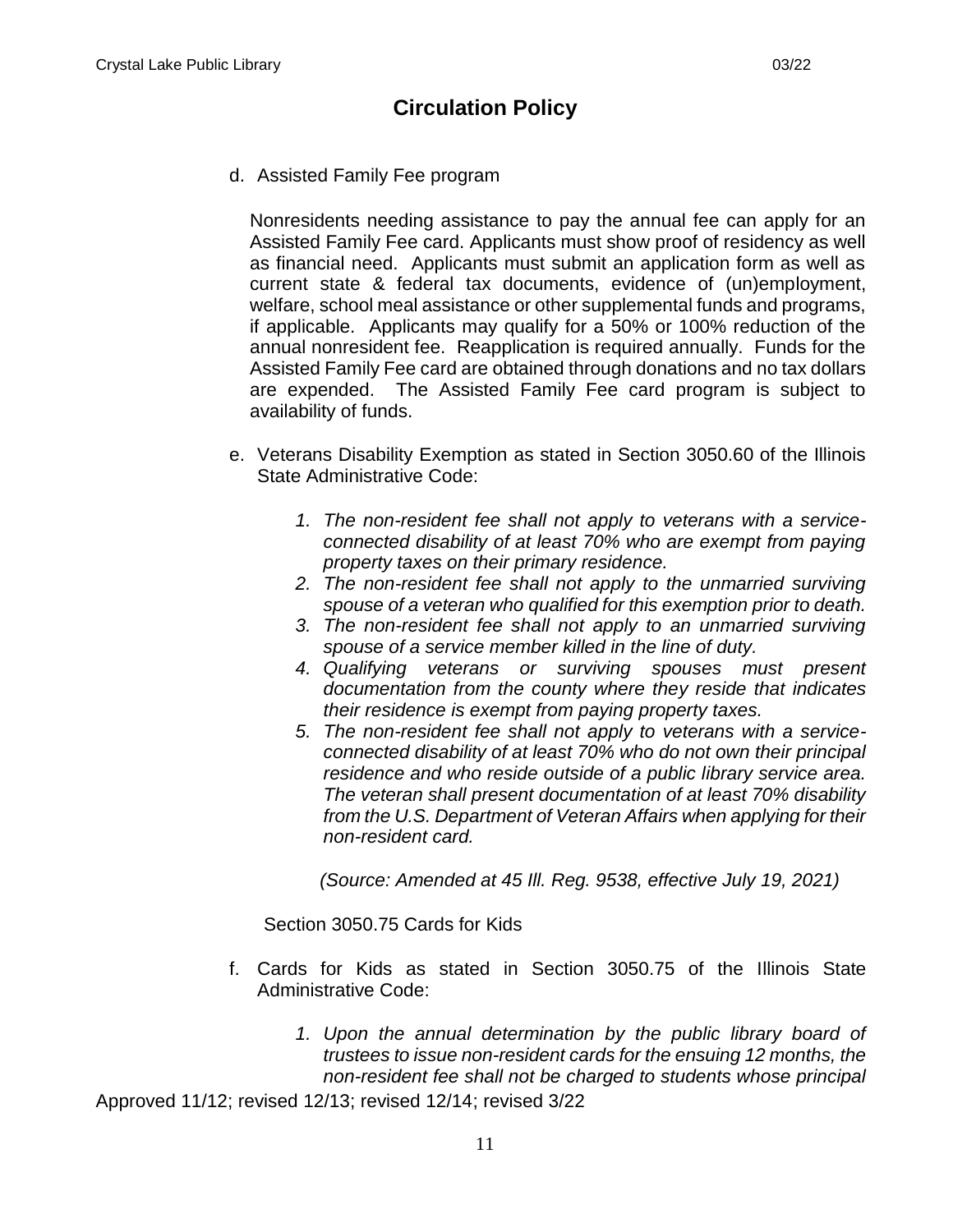*residence is not within a public library service area and whose household income makes them eligible to receive free or reduced price meals under the National School Lunch Program and the National School Breakfast Program, as determined by Income Eligibility Guidelines established by the U.S. Department of Agriculture (USDA).*

- *2. When applying for a non-resident card, a qualifying student must present to the public library documentation from the school or school district that indicates the student's eligibility for free or reduced price meals.*
- *3. The public library shall determine the applicability of the nonresident fee waiver to all students whose principal residences are not within the public library service area and whose school or school district operates under the Community Eligible Provision (CEP) of the National School Lunch and School Breakfast Programs. When the public library determines the non-resident fee waiver does not apply to all students attending a school or school district that operates under CEP, the public library shall create a certification document that at a minimum includes current household size, current annualized income of that household, and is signed by an adult representative of the student applicant's household. The public library shall review the certification document and waive the non-resident fee for applicants whose documents indicate that they are eligible for free or reduced-price meals.*
- *4. For homeschool students, the public library shall create a certification document that at a minimum includes current household size and current annualized household income and is signed by an adult representative of the student applicant's household. The public library shall review the certification document and shall waive the non-resident fee for applicants whose documents indicate that they are eligible for free or reduced-price meals.*
- *5. The student shall apply for a non-resident card at a participating public library as stipulated in Section 3050.25.*
- *6. The library card shall accord the student cardholder all the services the issuing library provides its residents, including reciprocal borrowing. The library card shall be issued in compliance with any policy or guideline that the public library board has implemented for issuance of cards to minors.*

*(Source: Added at 45 Ill. Reg. 9538, effective July 19, 2021*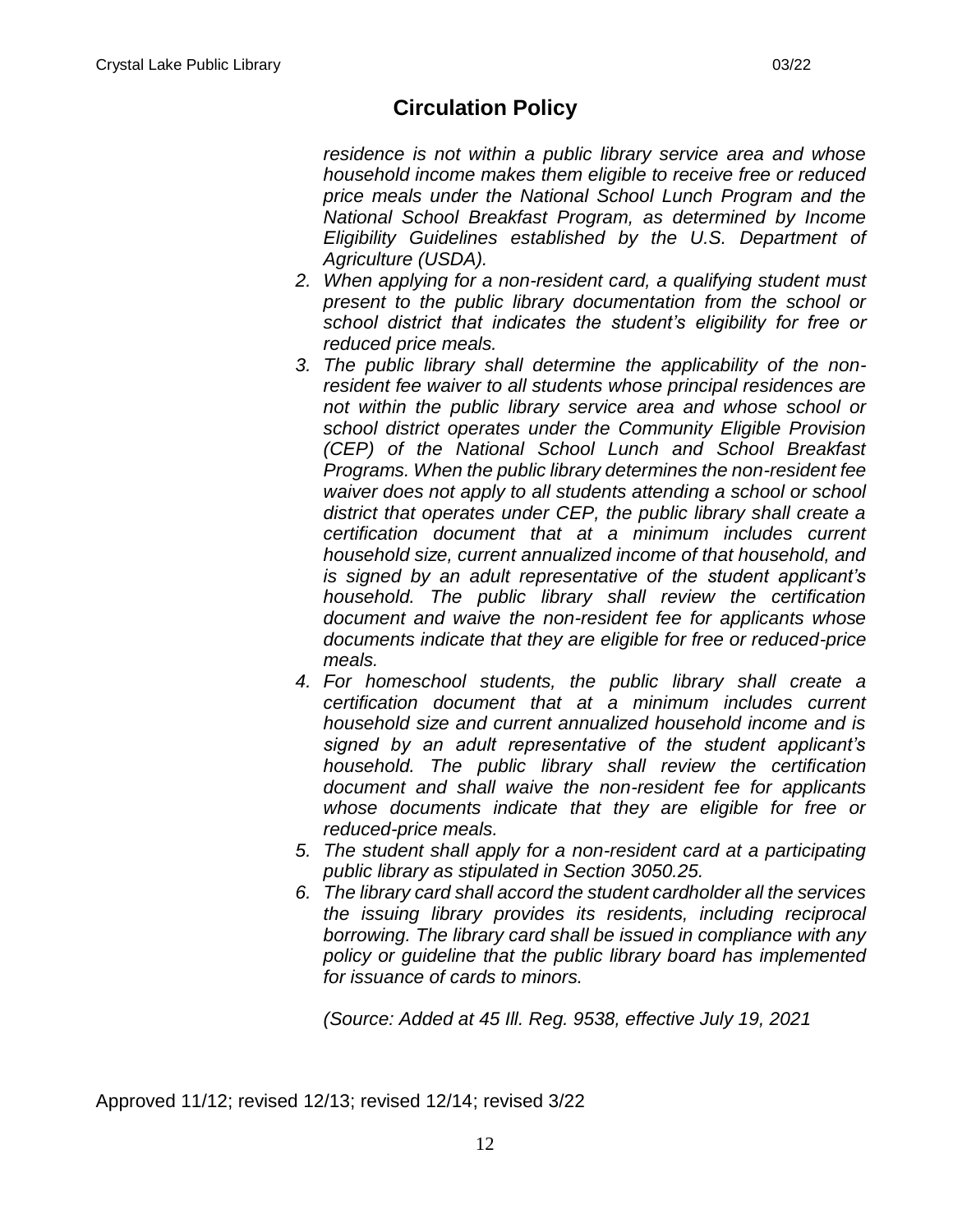## **B. Computer Use**

#### 1. Eligibility

A Computer Use card may be issued to an individual who is not eligible for a CLPL card.

2. Term

A Computer Use card is valid for one year from date of issue and can be revoked at any time if the cardholder does not comply with Library policies.

3. Services

A Computer Use card allows the cardholder to use public access computers only at CLPL.

4. Limitations

A Computer Use card is not valid for checkout.

5. Fee

None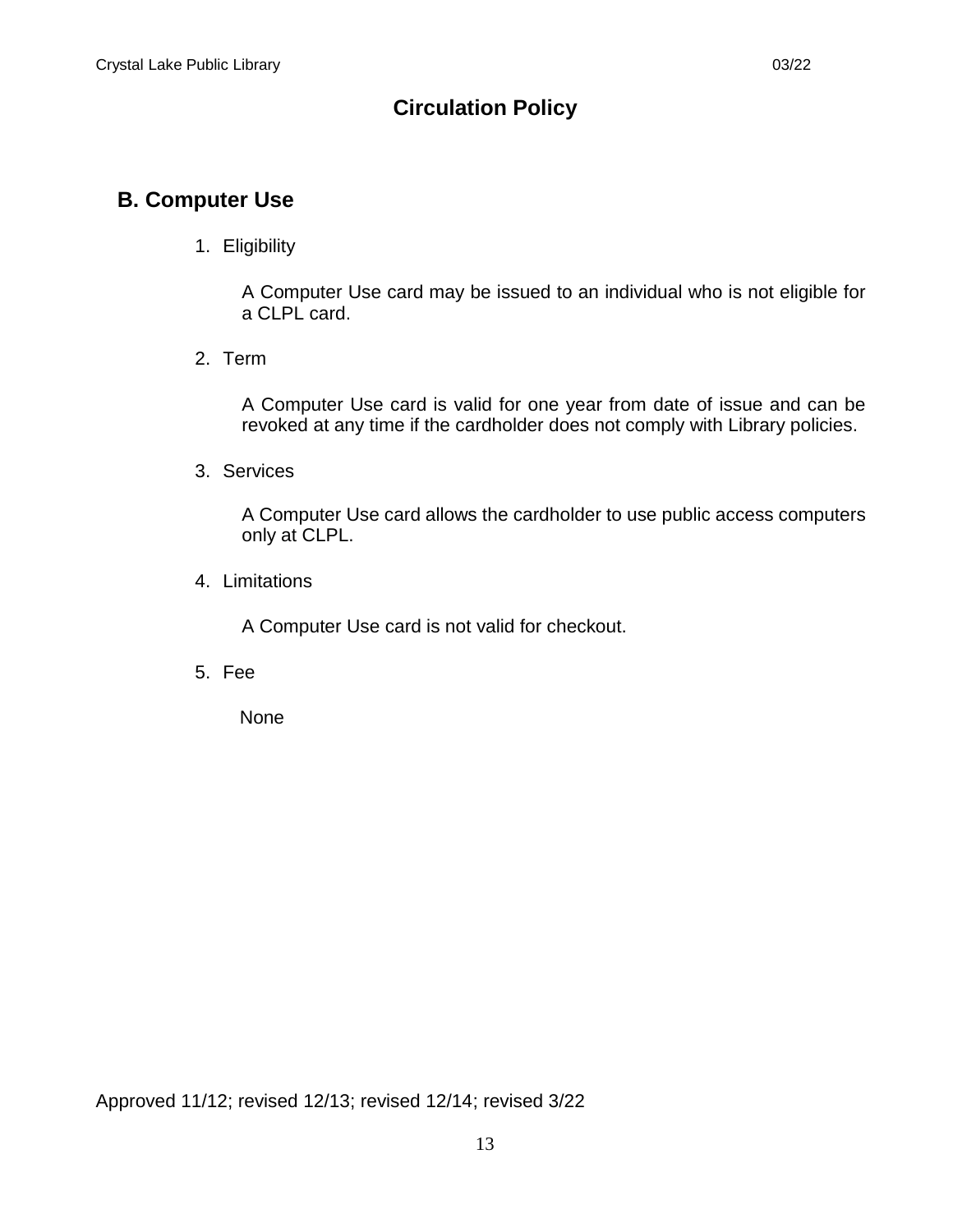## <span id="page-15-0"></span>**C. Courtesy**

#### 1. Eligibility

a. CLPL staff and volunteers who do not reside within the City limits of Crystal Lake, may obtain and renew a Courtesy card.

Staff and volunteers 17 years of age and under must be accompanied by a parent or legal guardian who will sign the application form in the presence of a CLPL Circulation staff member.

Volunteers must contribute 4 volunteer hours per month for a consecutive 6 month period to qualify for a Courtesy library card.

- b. Any non-seasonal employee of the City of Crystal Lake or Crystal Lake Park District, who does not reside within the City limits of Crystal Lake, may obtain and renew a Courtesy card upon presentation of proof of employment and appropriate current household identification which establishes residency. Permanent residents of the cardholder's household may use the Courtesy card.
- 2. Term

A Courtesy card is valid for one year from date of issue.

3. Services

A Courtesy card in good standing provides the cardholder with the full range of services and materials available at CLPL.

4. Limitations

Reciprocal borrowing is not a privilege of the Courtesy card

5. Fee

None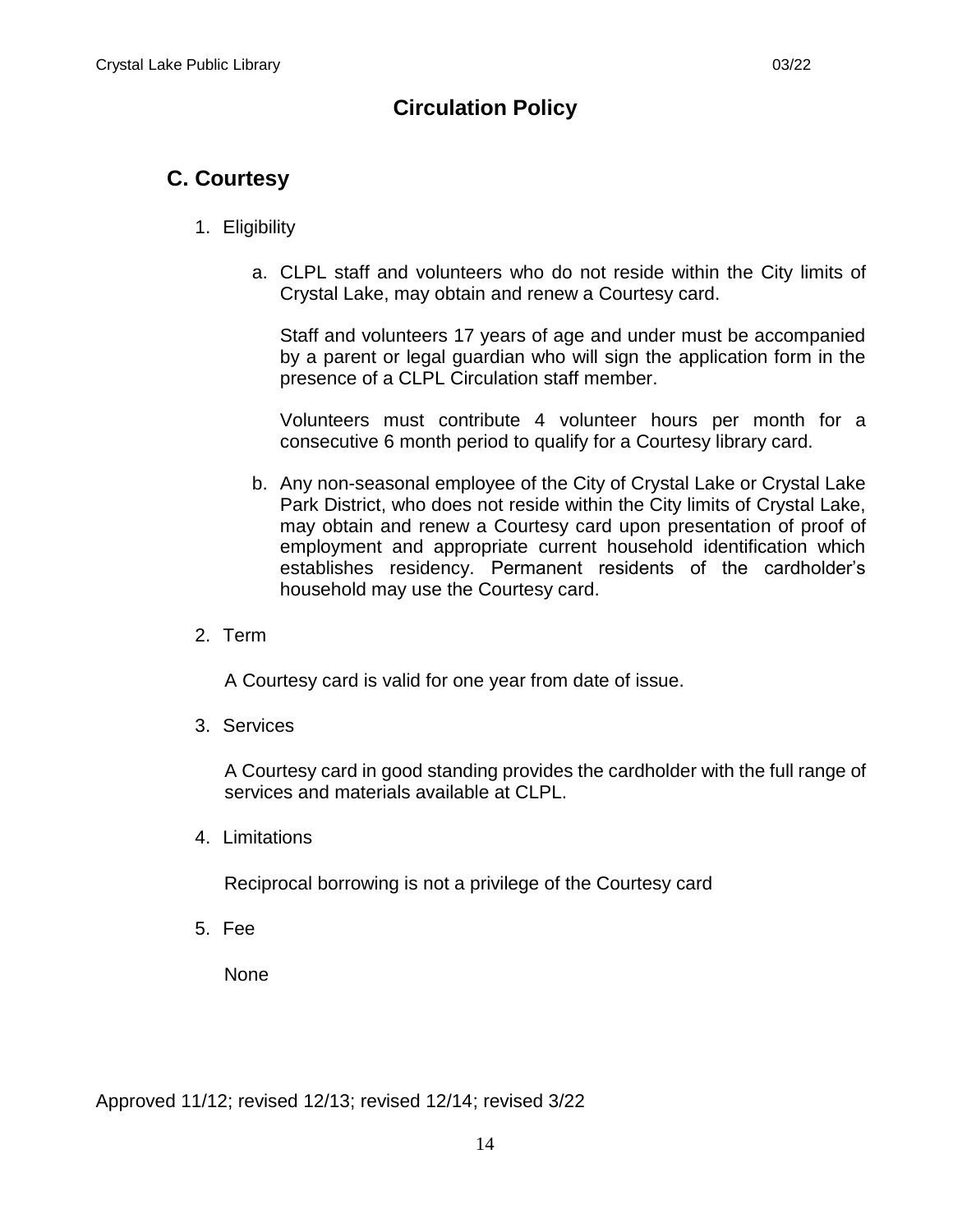#### <span id="page-16-0"></span>**D. Nonresident taxpayer**

1. Eligibility

The privilege and use of the Library shall be extended to one nonresident for each parcel of taxable property owned within the City limits of Crystal Lake. The card applicant must be a member of the immediate family residing with the nonresident taxpayer or a joint owner, partner, principal stockholder, or other joint owner, or senior administrative officer of a firm, business, or other corporation owning taxable property within the City limits of Crystal Lake.

a. Individual

In order to obtain and renew a Nonresident Taxpayer card, the individual shall annually present the most recent tax bill that shows the owner's name and the in-City property's address along with appropriate current household identification which establishes place of residency. If the tax bill does not show the owner's name and in-City address, some means of substantiating ownership and the in-City address must be presented.

b. Joint Owner, Partner, Principal Stockholder, Senior Administrative Officer of a firm, business, or other corporation.

A current tax bill must be presented that shows the name of the firm, business, or corporation and the in-City address. An applicant shall also present a statement on letterhead, or other evidence acceptable to the Library, establishing the applicant's status as a joint owner, partner, principal stockholder, or other joint owner, or senior administrative officer. In addition, appropriate current household identification which establishes place of residency, must be presented.

2. Term

Nonresident Taxpayer cards expire on June 30 of each year.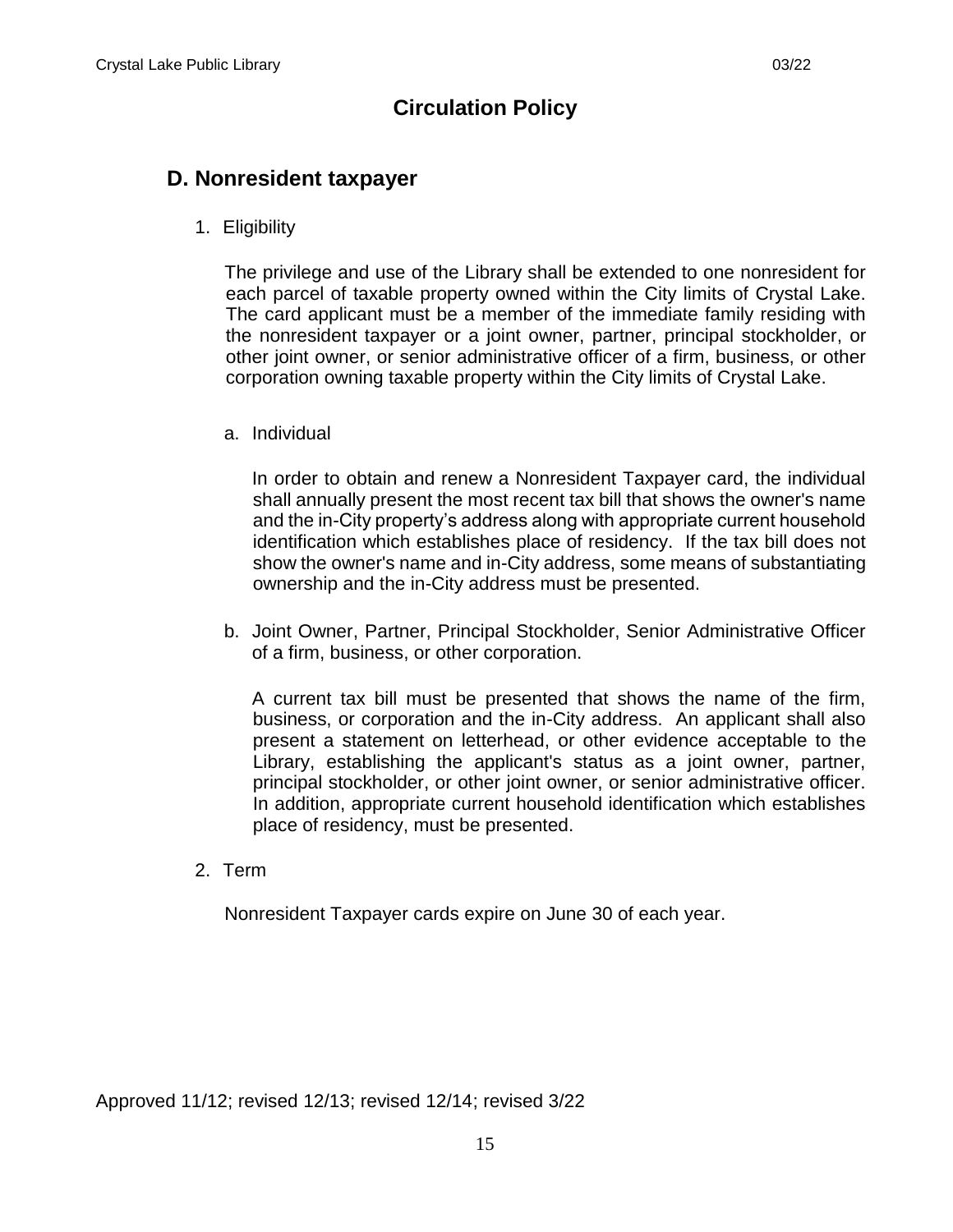3. Services

A Nonresident Taxpayer card in good standing provides the cardholder with the full range of services and materials available through CLPL.

4. Limitations

None

5. Fee

None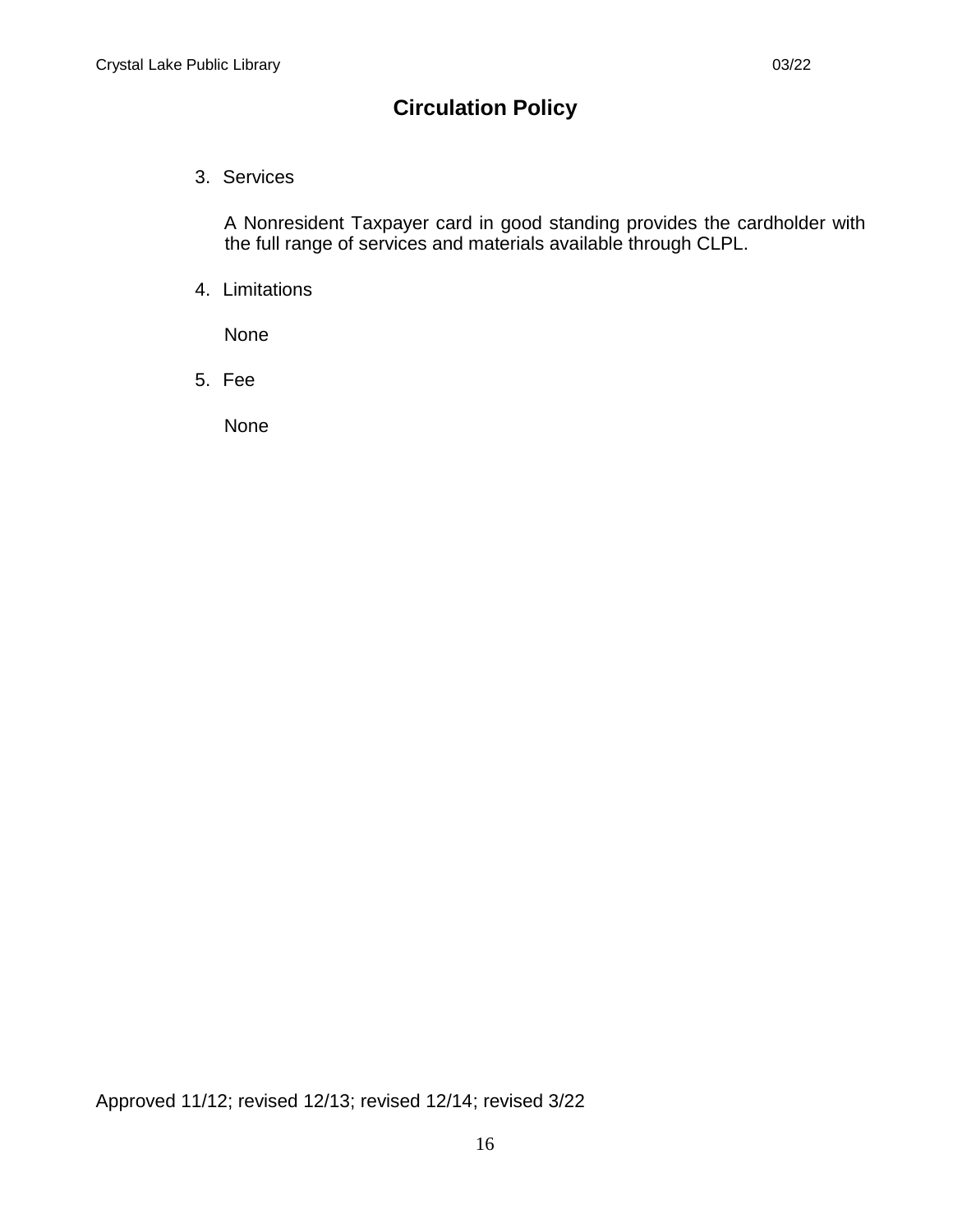### <span id="page-18-0"></span>**E. Reciprocal Borrower (RBP)**

1. Eligibility

Individuals who have a library card, in good standing, from another public library in Illinois that participates in the inter- and intra-system reciprocal borrowing agreement may register as a Reciprocal Borrower (RBP). The library card & identification, which establishes identity and residency, must be presented at the time of registration.

2. Term

The date of expiration shown on the home library card is registered by CLPL. If no expiration date is shown, the card is valid for the CLPL default of three years.

3. Services

A Reciprocal Borrower card in good standing entitles the cardholder to the use of eligible materials and services at CLPL.

4. Limitations

The quantities and types of materials loaned to a reciprocal borrower may be limited.

5. Fee

None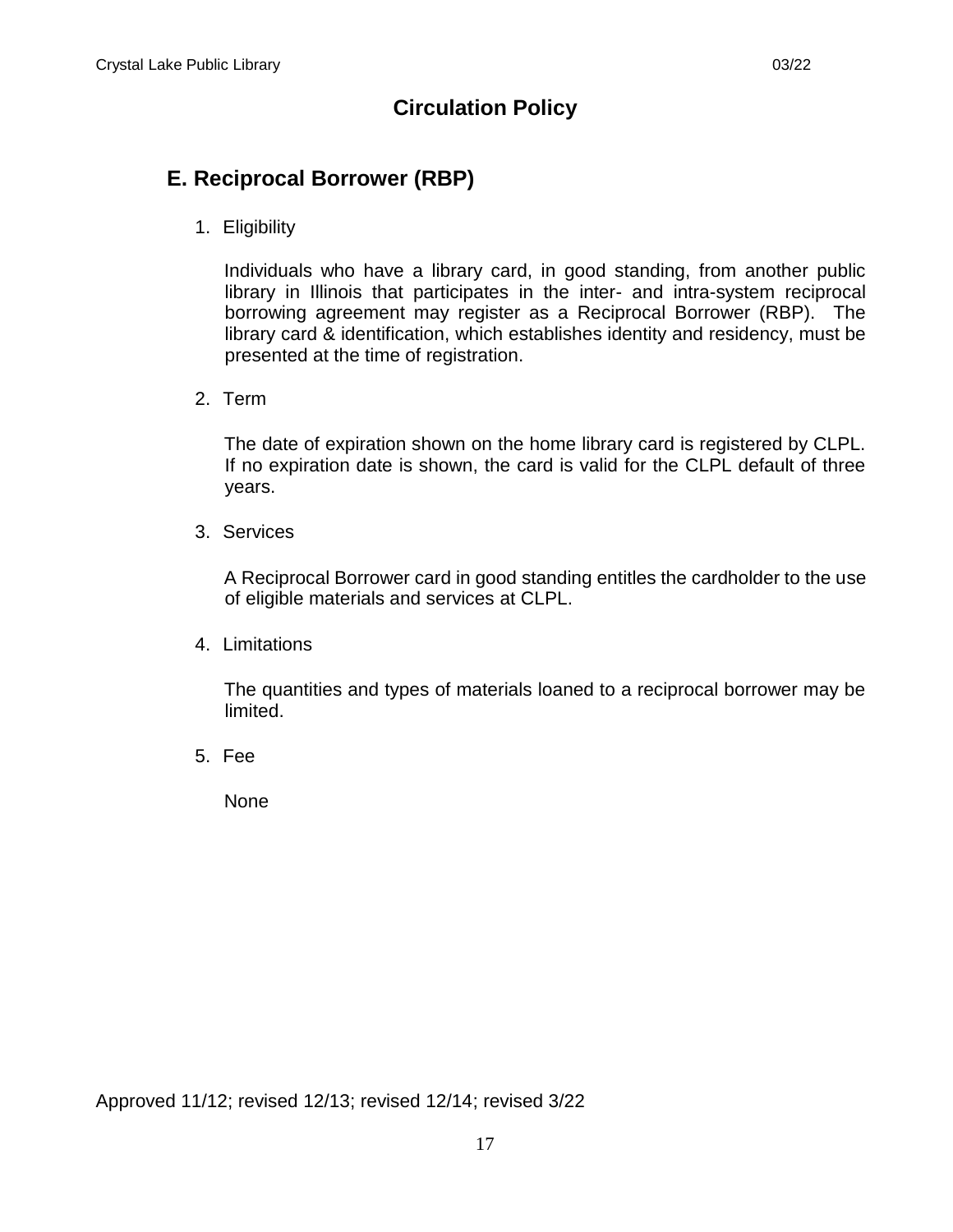## <span id="page-19-1"></span><span id="page-19-0"></span>**VII. Borrowing privileges**

## **A. Good standing**

A CLPL card is considered in good standing when all of the following conditions are met:

- 1. The cardholder's information is up-to-date including name, birthdate, current address, e-mail address and telephone number.
- 2. Outstanding fines or fees charged against the card do not exceed allowable limits.

## <span id="page-19-2"></span>**B. Delinquent standing**

A CLPL card becomes delinquent when it is blocked under CCS policy and may not be used to check out Library materials when any of the following apply:

- 1. The card is expired or card holder information is out of date.
- 2. Outstanding charges exceed \$24.99
- 3. Overdue item(s) on card has lost or damaged status

## <span id="page-19-3"></span>**C. Reciprocal borrowing**

Individual CLPL residents, whose cards are in good standing, may borrow materials from public libraries in the State of Illinois that participate in the inter- and intra- system reciprocal borrowing agreement. Each library has its own registration requirements and rules regarding reciprocal borrowing limitations.

#### <span id="page-19-4"></span>**D. Card revocation**

A CLPL card is the property of CLPL and may be revoked if a cardholder does not comply with all rules and regulations of CLPL or promptly pay all charges levied by the Library.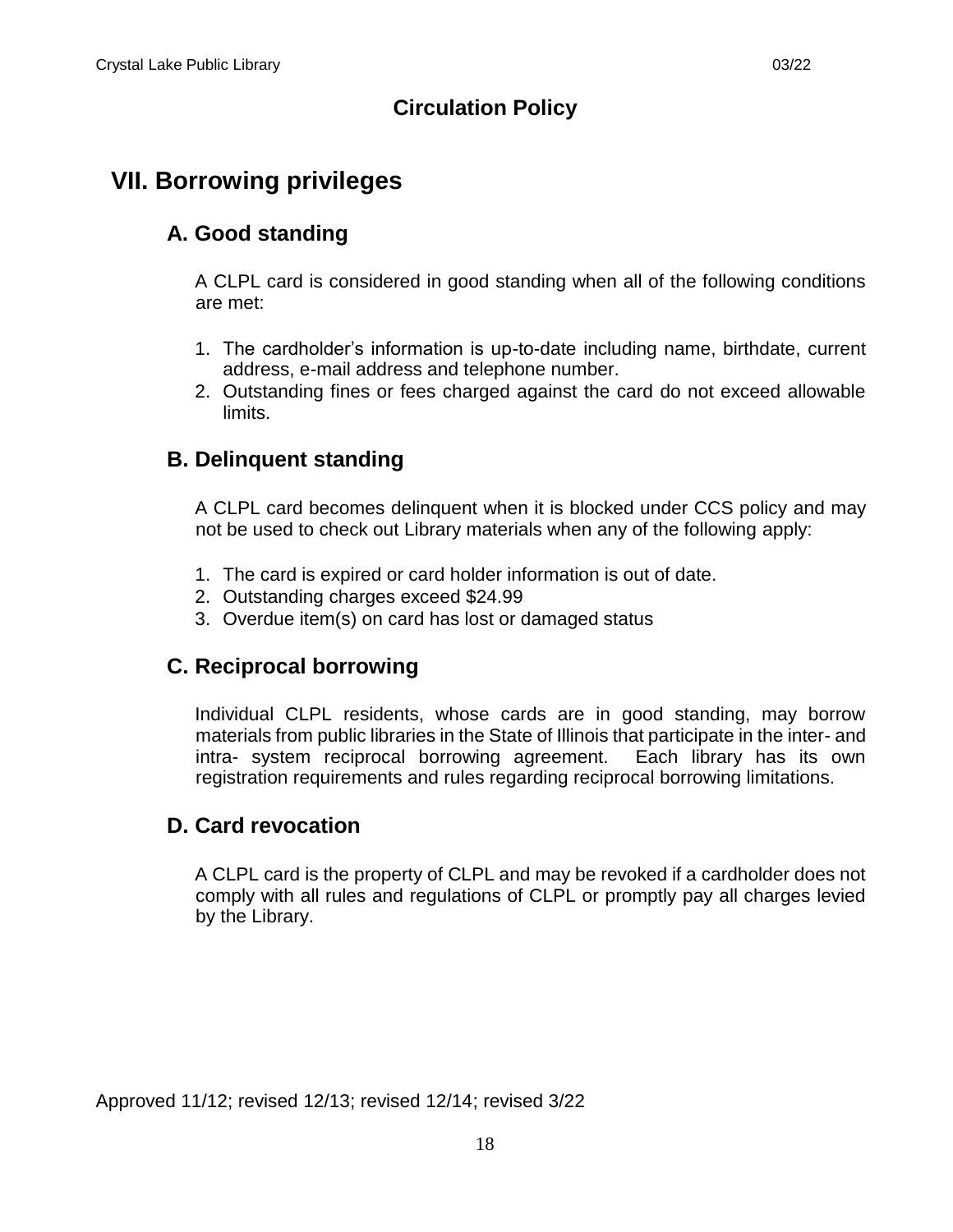## <span id="page-20-0"></span>**E. Card loss/liability**

- 1. Cardholders who require replacement of their CLPL card prior to six (6) months of card expiration will be charged a \$1.00 fee.
- 2. Cardholders whose CLPL card is lost or stolen must notify the Library immediately upon becoming aware of the loss/theft. If an unauthorized user has checked out items on the card, the cardholder must file a police report in order to limit liability to \$50.

#### <span id="page-20-1"></span>**F. Alternatives to physical library card at checkout**

CLPL will make every effort to accommodate patrons who opt to use alternative methods to check out Library materials. Some alternatives may be:

- a. Barcode readable hand-held devices
- b. Driver's license
- c. Manual card # entry at self checkout stations

All card use rules will apply to alternative methods of checkout.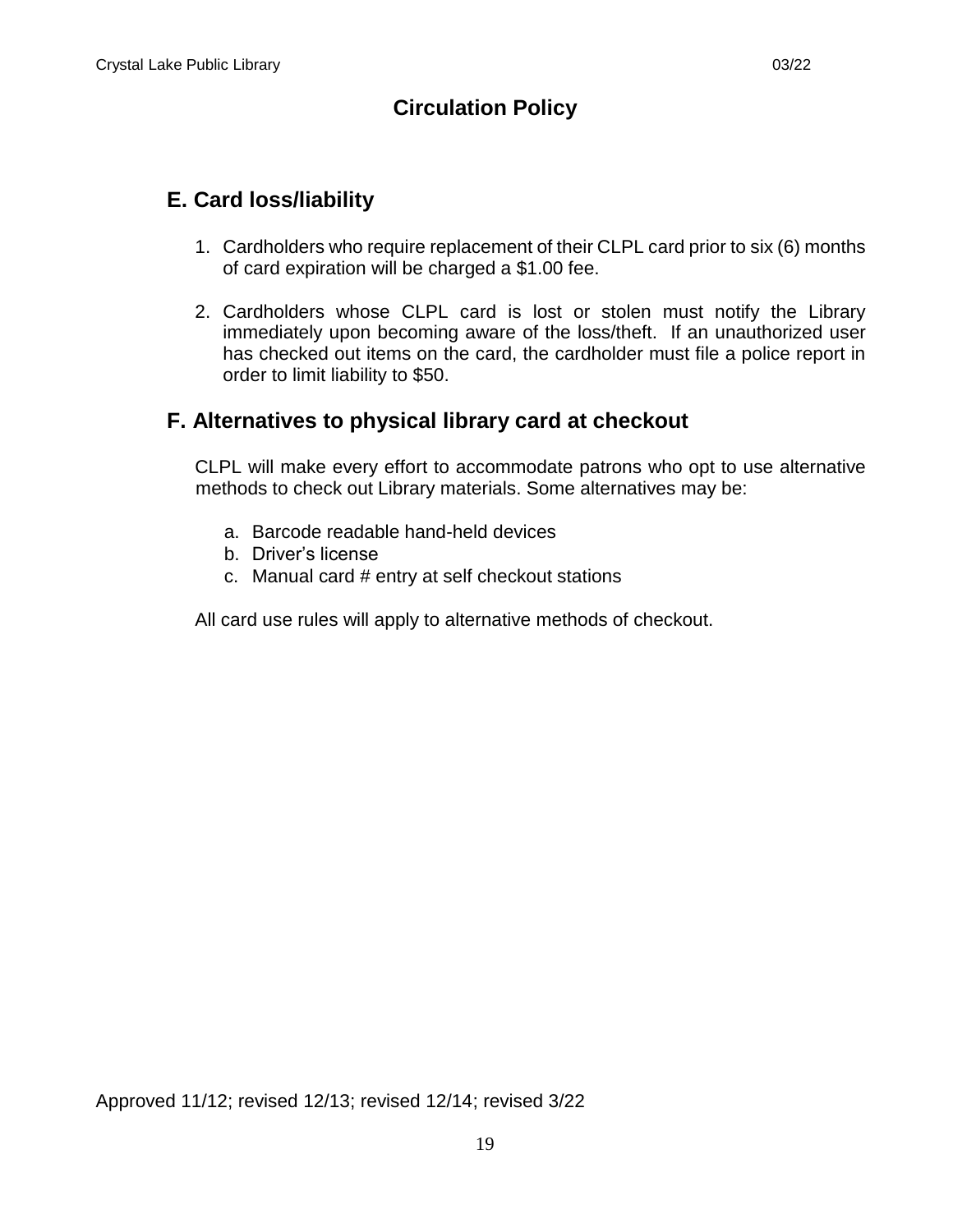## <span id="page-21-0"></span>**VIII. Confidentiality of borrower and circulation records**

Patrons have access to their own records through the CLPL online catalog. CLPL complies with the Illinois Compiled Statutes [Library Records Confidentiality Act](https://www.ilga.gov/legislation/ilcs/ilcs3.asp?ActID=1004&ChapterID=16) (75 ILCS 70/).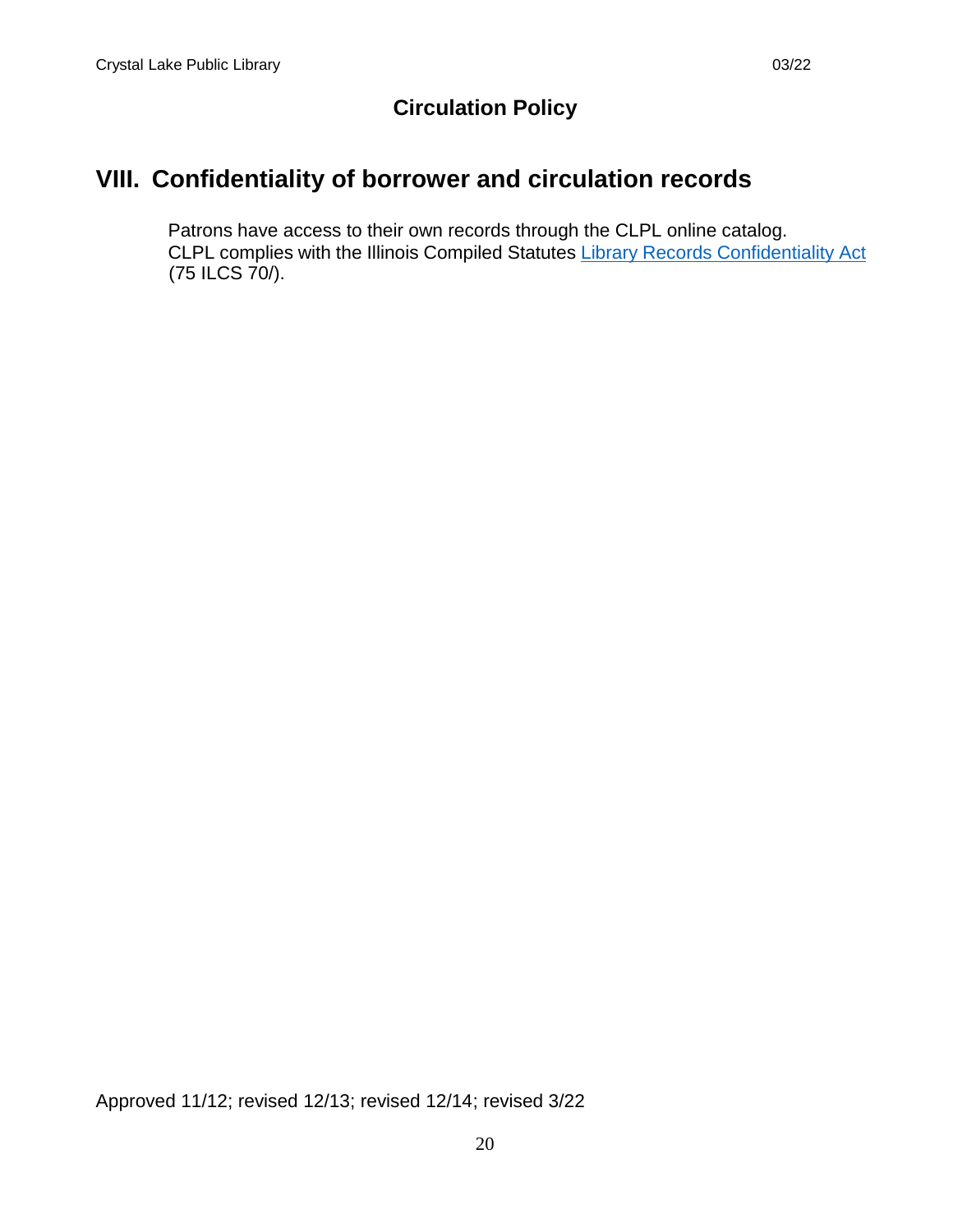# <span id="page-22-1"></span><span id="page-22-0"></span>**IX. Loan periods and maximum item limits**

## **A. Loan periods**

| <b>Item</b>              | Loan Period in days      |  |  |
|--------------------------|--------------------------|--|--|
| <b>Audio Book</b>        | 21                       |  |  |
| Blu-ray                  | 14                       |  |  |
| <b>Blu-ray New</b>       | $\overline{7}$           |  |  |
| <b>Book</b>              | 21                       |  |  |
| <b>Book New</b>          | 14                       |  |  |
| <b>CD</b>                | 21                       |  |  |
| CD book                  | 21                       |  |  |
| <b>CD ROM</b>            | 14                       |  |  |
| <b>DVD</b>               | 14                       |  |  |
| <b>DVD New</b>           | 7                        |  |  |
| E-materials              | Varies by vendor         |  |  |
| Equipment                | 7 or 14                  |  |  |
| Equipment                |                          |  |  |
| (Assistive               | 70                       |  |  |
| Technology)              |                          |  |  |
| Hot Pick                 | $\overline{7}$           |  |  |
| ILL                      | Set by loaning library   |  |  |
| Kindle Fire for Kids     | 2 (hours) in the Library |  |  |
| Kit/Wonderbook (book     | 21                       |  |  |
| with audio content)      |                          |  |  |
| Launchpad                | 21                       |  |  |
| Magazine                 | 14                       |  |  |
| Mobile Hotspot           | 14                       |  |  |
| Playaway                 | 21                       |  |  |
| <b>Portable Device</b>   | 2 (hours) in the Library |  |  |
| Charger                  |                          |  |  |
| Puzzle                   | 21                       |  |  |
| Reference                | 0                        |  |  |
| <b>STEM/Literacy Kit</b> | 21                       |  |  |
| Videogame                | 14                       |  |  |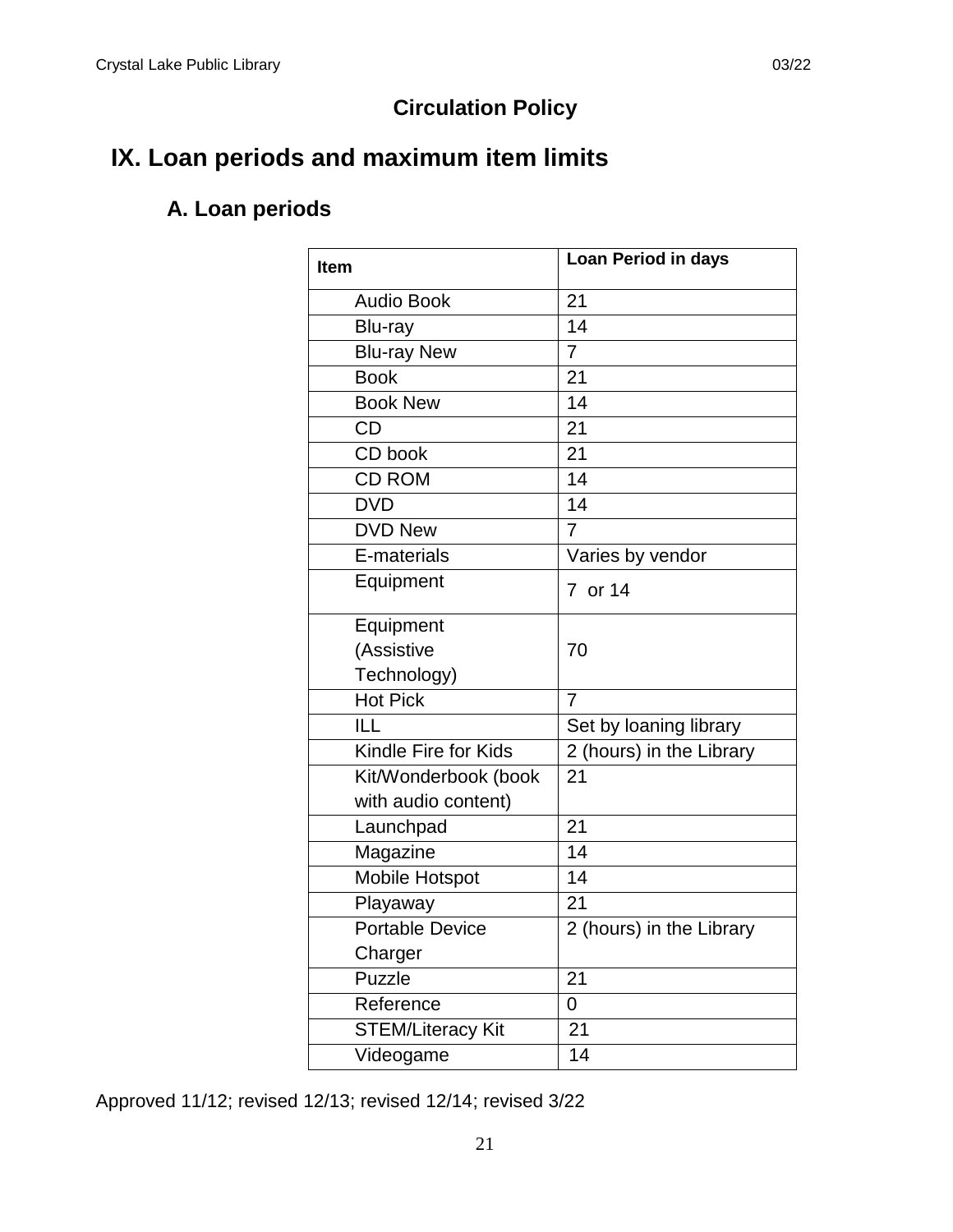| Videogame New |  |
|---------------|--|
|               |  |

#### <span id="page-23-0"></span>**B. Extended Loans**

Loan periods may be doubled for most CLPL items due to vacations or other extenuating circumstances. Items loaned to Homebound Outreach patrons are eligible for an extended loan period.

#### <span id="page-23-1"></span>**C. Maximum item limits**

CLPL will establish limits by format for the number of items that may be checked out on a CLPL or RBP card. These limits will be based on the size of the various collections. The maximum number of items most CLPL cardholders may have checked out on their card at one time is 75 150. Temporary cardholders are limited to a maximum of 6 12 items checked out at one time.

## <span id="page-23-2"></span>**X. Item Renewals**

Most items checked out at CLPL may automatically renew a maximum of 2 times as long as no holds have been placed on them.

## <span id="page-23-3"></span>**XI. Returns**

Items can be returned in CLPL book drops or to other area public libraries.

## <span id="page-23-5"></span><span id="page-23-4"></span>**XII. Holds**

#### **A. Holds**

Cardholders may place holds on materials that are not immediately available, but are in CLPL or CCS collections as follows:

- 1. In-person
- 2. Telephone
- 3. E-mail or other mail request
- 4. Other automated options available to CLPL & its patrons

Cardholders are notified when hold items are available and may be picked up.

#### <span id="page-23-6"></span>**B. 24 hour holds**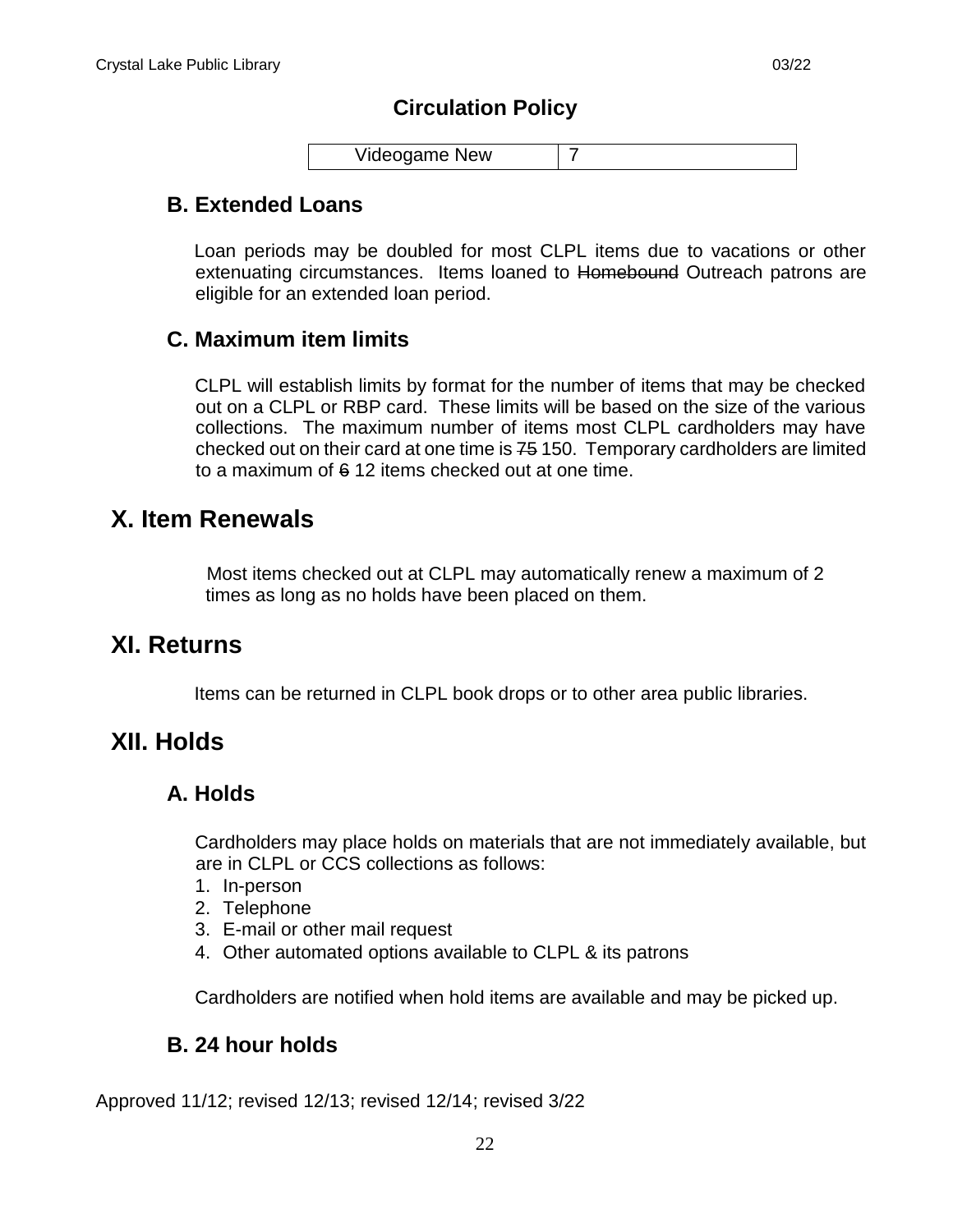Upon request, available materials may be held for pickup within 24 hours.

# <span id="page-24-0"></span>**XIII. InterLibrary Loan (ILL) Holds**

Cardholders may request materials that are not owned by CLPL or other CCS libraries. Holds for these materials may be placed as follows:

- 1. In-person
- 2. Telephone
- 3. E-mail or other mail request
- 4. Other automated options available to CLPL & its patrons

Cardholders are notified when hold items are available and may be picked up.

## <span id="page-24-2"></span><span id="page-24-1"></span>**XIV. Fines, Fees and Refunds**

#### **A. CLPL is fine free**

No overdue fines will be charged for items checked out at CLPL. **If an item is not returned within two weeks of the due date:**

- 1. Patron's card is blocked
- 2. Patron can't check out any physical or electronic materials, or use electronic resources (databases)
- 3. Patron is billed for the replacement cost of the item (at 45 days overdue)

#### <span id="page-24-3"></span>**B. Replacement fees for Unreturned, Lost & Damaged materials**

- 1. Materials owned by CLPL
	- a. Patron is billed for the replacement cost of the item (at 45 days overdue)
	- b. The replacement cost of CLPL materials is based on the current list price of the item plus a \$5 processing fee for all materials.
	- c. In lieu of paying the item's list price to CLPL, patrons may purchase a new replacement copy of a lost or damaged CLPL item and give it to the Library for review & along with payment of the accompanying processing fee.
- 2. Materials not owned by CLPL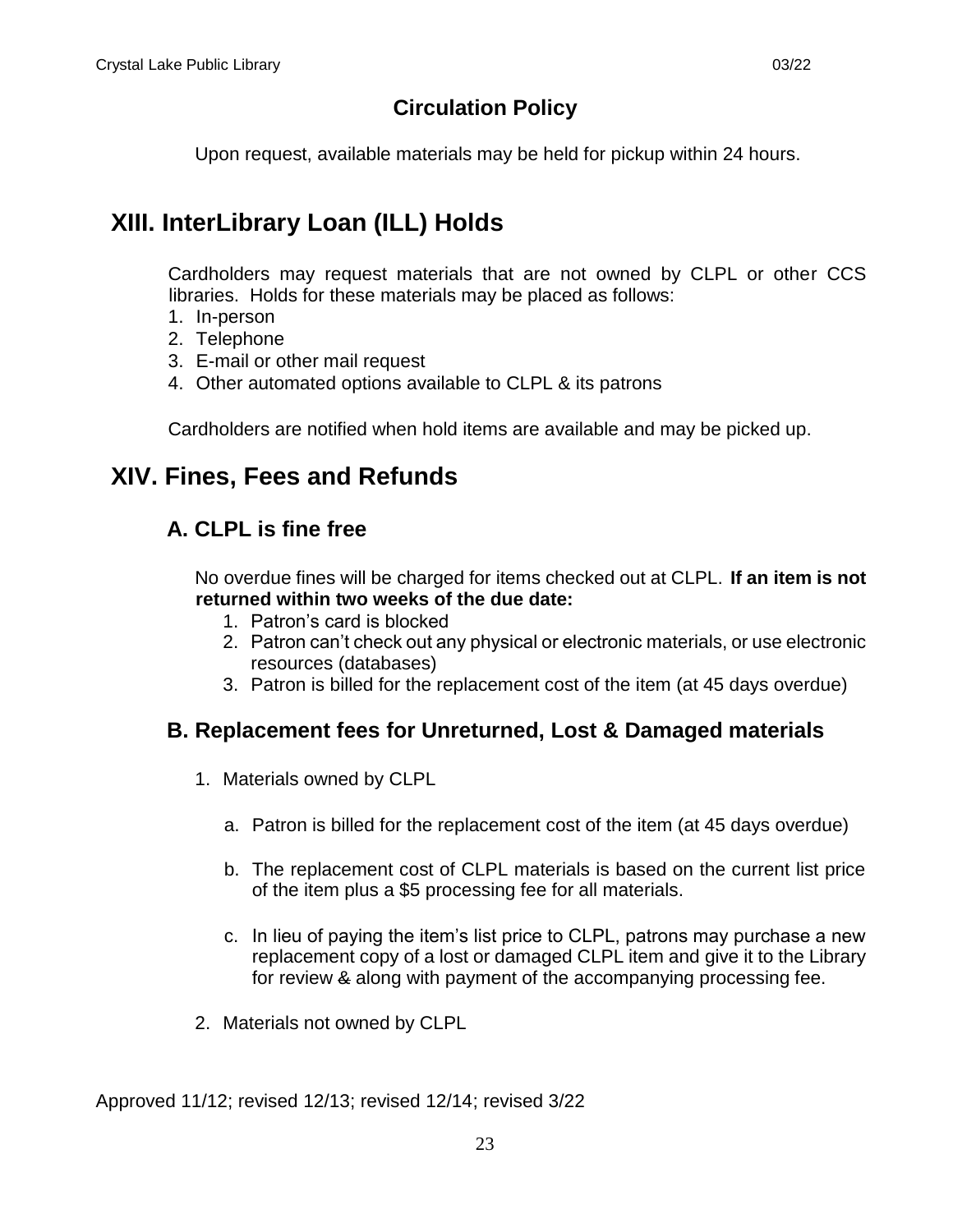Materials owned by other libraries & and lent to CLPL are subject to rules, regulations and charges levied by the owning library. The patron is responsible for those charges.

#### <span id="page-25-0"></span>**C. InterLibrary Loan (ILL) Fees**

CLPL will charge the patron any ILL costs incurred on their behalf. Such costs may include: Loan initiation fees (lending library), document delivery fees (vendor or lending library), postage, microform rental charges, online connect charges or photocopy fees.

#### <span id="page-25-1"></span>**D. Refunds**

- 1. If a lost CLPL item is found and returned in good condition within six months of payment, the price of the item may be refunded.
- 2. If a lost CLPL item is returned more than six (6) months after payment is received, no refund will be made.
- 3. No refund will be made for items found after a patron provides a replacement to CLPL.
- 4. Processing fees are not refundable

## <span id="page-25-3"></span><span id="page-25-2"></span>**XV. Notices**

#### **A. Notices**

As a courtesy, notices are generated in several formats. Electronic notices are delivered daily and print notices are mailed Monday – Saturday except holidays. The table below is a summary:

| <b>Notice type</b>      | <b>Email</b> | <b>Print</b> | <b>Phone</b> | Text     | <b>Notice timeline</b>      |
|-------------------------|--------------|--------------|--------------|----------|-----------------------------|
| 1st overdue             | X.           | X.           |              | X.       | day 4 after due date        |
| 2nd overdue             | X            | X            |              | $\times$ | day 16 after due date       |
| 3 <sup>rd</sup> overdue | x            | X            |              | X.       | day 29 after due date       |
| Bill                    |              | Χ            |              |          | day 46 after due date       |
| Hold                    |              | X            | Χ            | X        | When item becomes available |
|                         |              |              |              |          | for pickup                  |